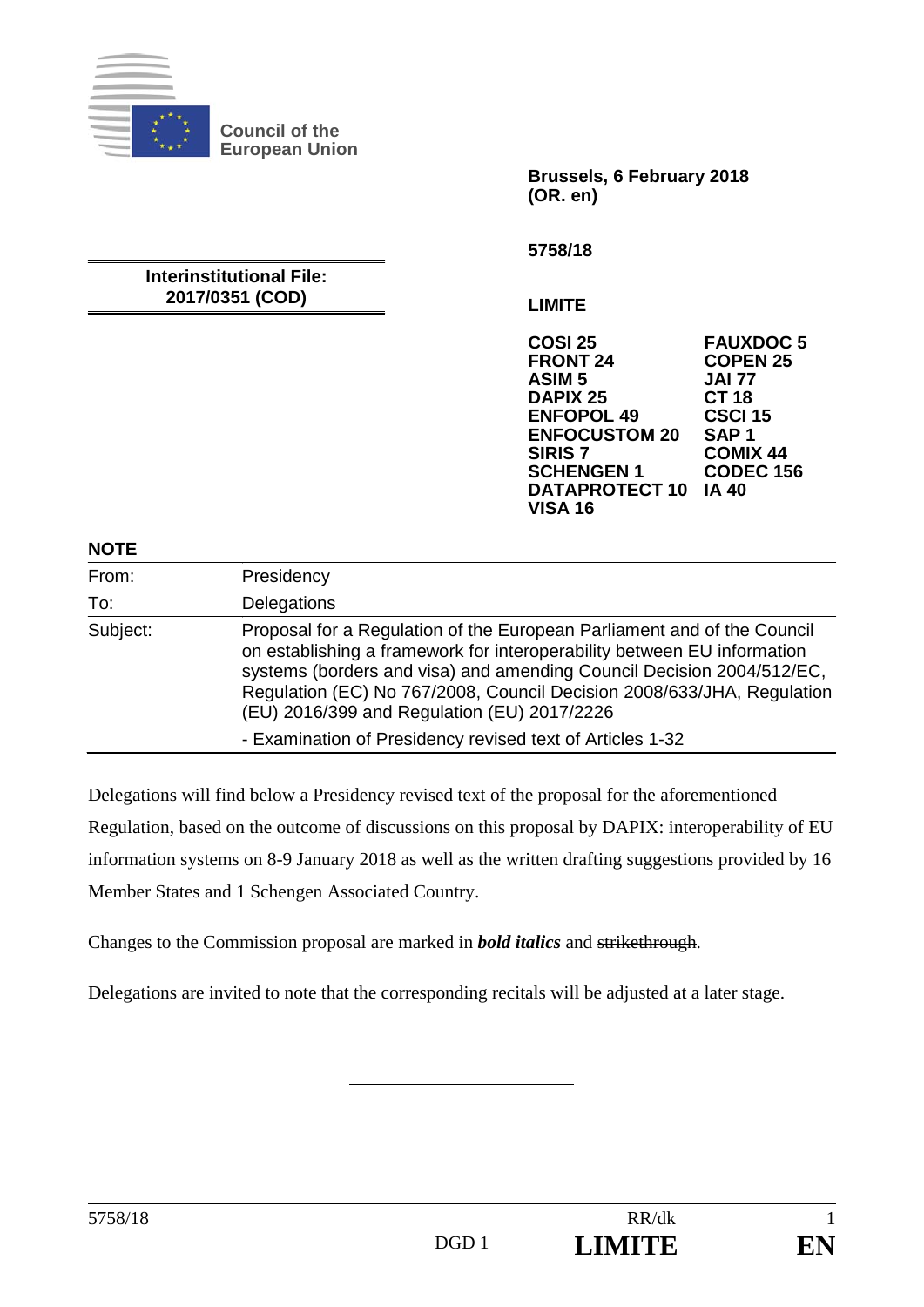# **ANNEX**

2017/0351 (COD)

#### Proposal for a

## **REGULATION OF THE EUROPEAN PARLIAMENT AND OF THE COUNCIL**

**on establishing a framework for interoperability between EU information systems (borders and visa) and amending Council Decision 2004/512/EC, Regulation (EC) No 767/2008, Council Decision 2008/633/JHA, Regulation (EU) 2016/399 and Regulation (EU) 2017/2226<sup>1</sup>**

(…)

# **CHAPTER I General provisions**

## *Article 1*

## *Subject matter*

- 1. This Regulation, together with [Regulation 2018/xx on interoperability police and judicial cooperation, asylum and migration], establishes a framework to ensure the interoperability between the Entry/Exit System (EES), the Visa Information System (VIS), [the European Travel Information and Authorisation System (ETIAS)], Eurodac, the Schengen Information System (SIS), and [the European Criminal Records Information System for third-country nationals (ECRIS-TCN)]**<sup>2</sup>** in order for those systems and data to supplement each other.
- 2. The framework shall include the following interoperability components:
	- (a) a European search portal (ESP);
	- (b) a shared biometric matching service (shared BMS);
	- (c) a common identity repository (CIR);
	- (d) a multiple-identity detector (MID).

 **1** General scrutiny reservations by: **CY, CZ, DE, EE, ES, FI, FR, IT, LT, LV, MT, NL, PL, PT, SE, SK, SI, UK, CH** 

**PL** parliamentary reservation.

**<sup>2</sup> NL** scrutiny reservation on Articles relating to ECRIS-TCN in the interoperability solution.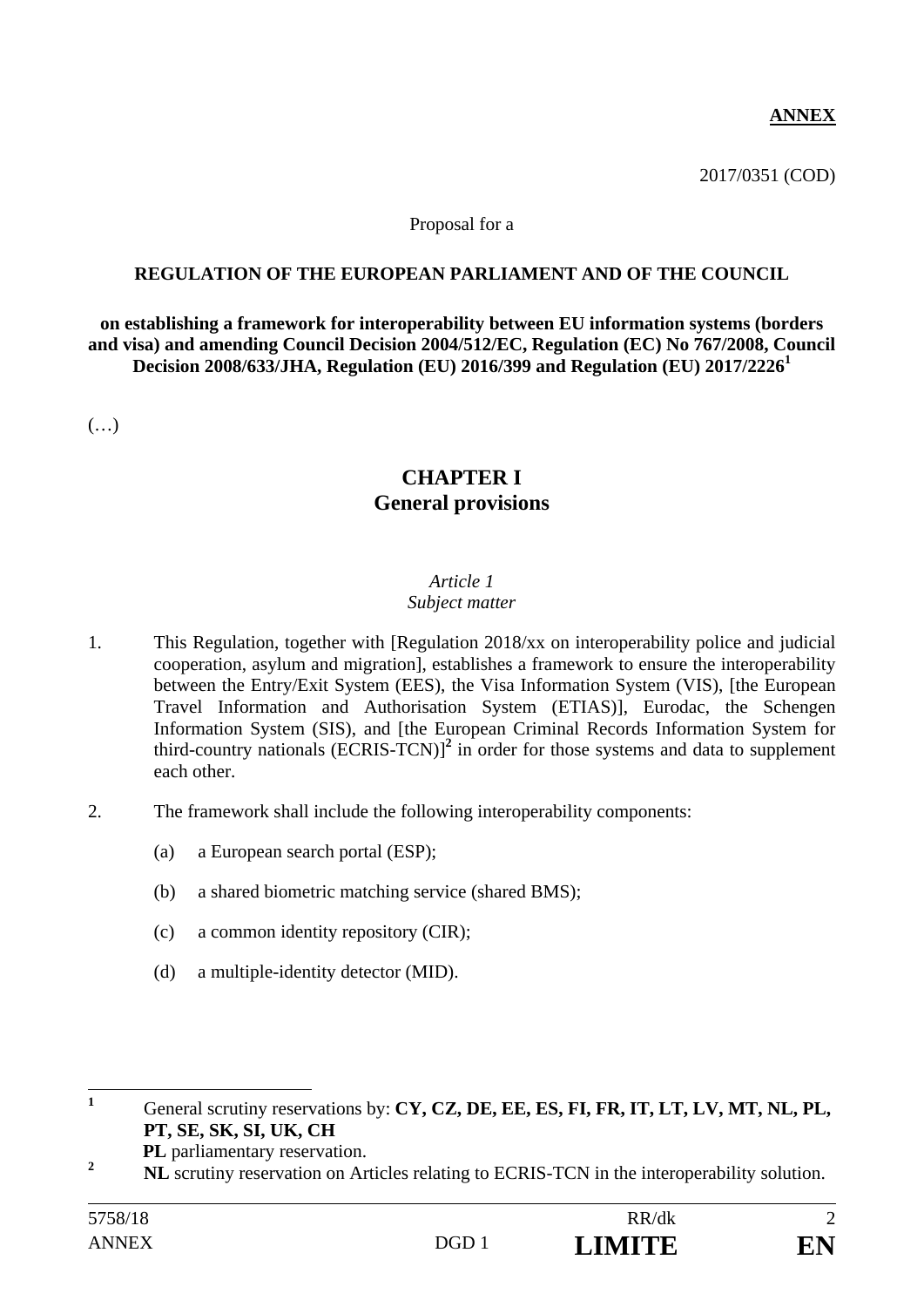- 3. This Regulation also lays down provisions on data quality requirements, on a Universal Message Format (UMF), on a central repository for reporting and statistics (CRRS) and lays down the responsibilities of the Member States and of the European Agency for the operational management of large-scale IT systems in the area of freedom, security and justice (eu-LISA), with respect to the design and operation of the interoperability components.
- 4. This Regulation also adapts the procedures and conditions for Member State law enforcement *designated* authorities and for the European Union Agency for Law Enforcement Cooperation (Europol) access to the Entry/Exit System (EES), the Visa Information System (VIS), [the European Travel Information and Authorisation System (ETIAS),] and Eurodac for the purposes of the prevention, detection and *or* investigation of terrorist offences or of other serious criminal offences falling under their competence.

# *Objectives of interoperability*

- 1. By ensuring interoperability, this Regulation shall have *has* the following objectives:
	- (a) to improve the management of the external borders;
	- (b) to contribute to preventing and combating irregular migration;
	- (c) to contribute to a high level of security within the area of freedom, security and justice of the Union including the maintenance of public security and public policy and safeguarding the security in the territories of the Member States;
	- (d) to improve the implementation of the common visa policy; and
	- (e) to assist in examining application*s* for international protection.
- 2. The objectives of ensuring interoperability *referred to in paragraph 1* shall be achieved *in particular* by:
	- (a) ensuring the correct identification of persons;
	- (b) contributing to fighting identity fraud;
	- (c) improving and harmonising data quality requirements of the respective EU information systems;
	- (d) facilitating the technical and operational implementation by Member States of existing and future EU information systems;
	- (e) strengthening and simplifying and making more uniform the data security and data protection conditions that govern the respective EU information systems;
	- (f) streamlining the conditions for law enforcement access *by designated authorities* to the EES, the VIS, [the ETIAS] and Eurodac;
	- (g) supporting the purposes of the EES, the VIS, [the ETIAS], Eurodac, the SIS and [the ECRIS-TCN system].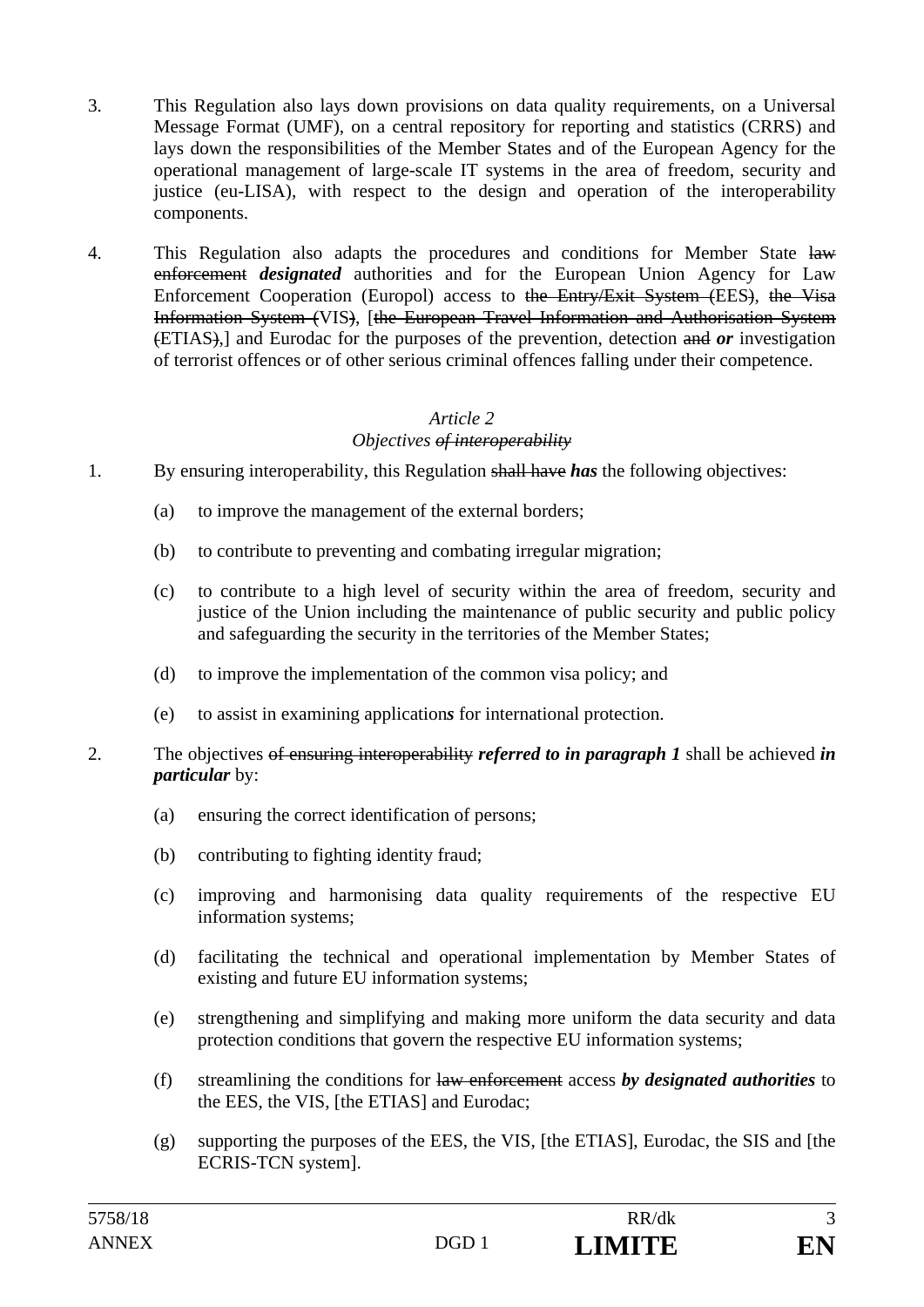## *Scope*

- 1. This Regulation applies to <del>[the Entry/Exit System (EES)]</del>, the Visa Information System (VIS), [the European Travel Information and Authorisation System (ETIAS)] and the Schengen Information System (SIS).
- 2. This Regulation applies to persons in respect of whom personal data may be processed in the EU information systems referred to in paragraph 1.

#### *Article 4 Definitions*

For the purposes of this Regulation, the following definitions apply:

- (1) 'external borders' means external borders as defined in Article 2(2) of Regulation (EU) 2016/399;
- (2) 'border checks' means border checks as defined in Article 2(11) of Regulation (EU) 2016/399;
- (3) 'border authority' means the border guard assigned in accordance with national law to carry out border checks *as defined in point 11 of Article 2 of Regulation (EU) 2016/399*;
- (4) 'supervisory authorities' means the supervisory authority established in accordance with Article 51(1) of Regulation (EU) 2016/679 and the supervisory authority established in accordance with Article 41(1) of Directive (EU) 2016/680;
- (5) 'verification' means the process of comparing sets of data to establish the validity of a claimed identity (one-to-one check);
- (6) 'identification' means the process of determining a person's identity through a database search against multiple sets of data (one-to-many check);
- (7) 'third-country national' means a person who is not a citizen of the Union within the meaning of Article 20(1) of the Treaty, or a stateless person or a person whose nationality is unknown;
- (8) 'alphanumeric data' means data represented by letters, digits, special characters, spaces and punctuation marks;
- (9) 'identity data' means the data referred to in Article  $27(3)(a)$  to (h);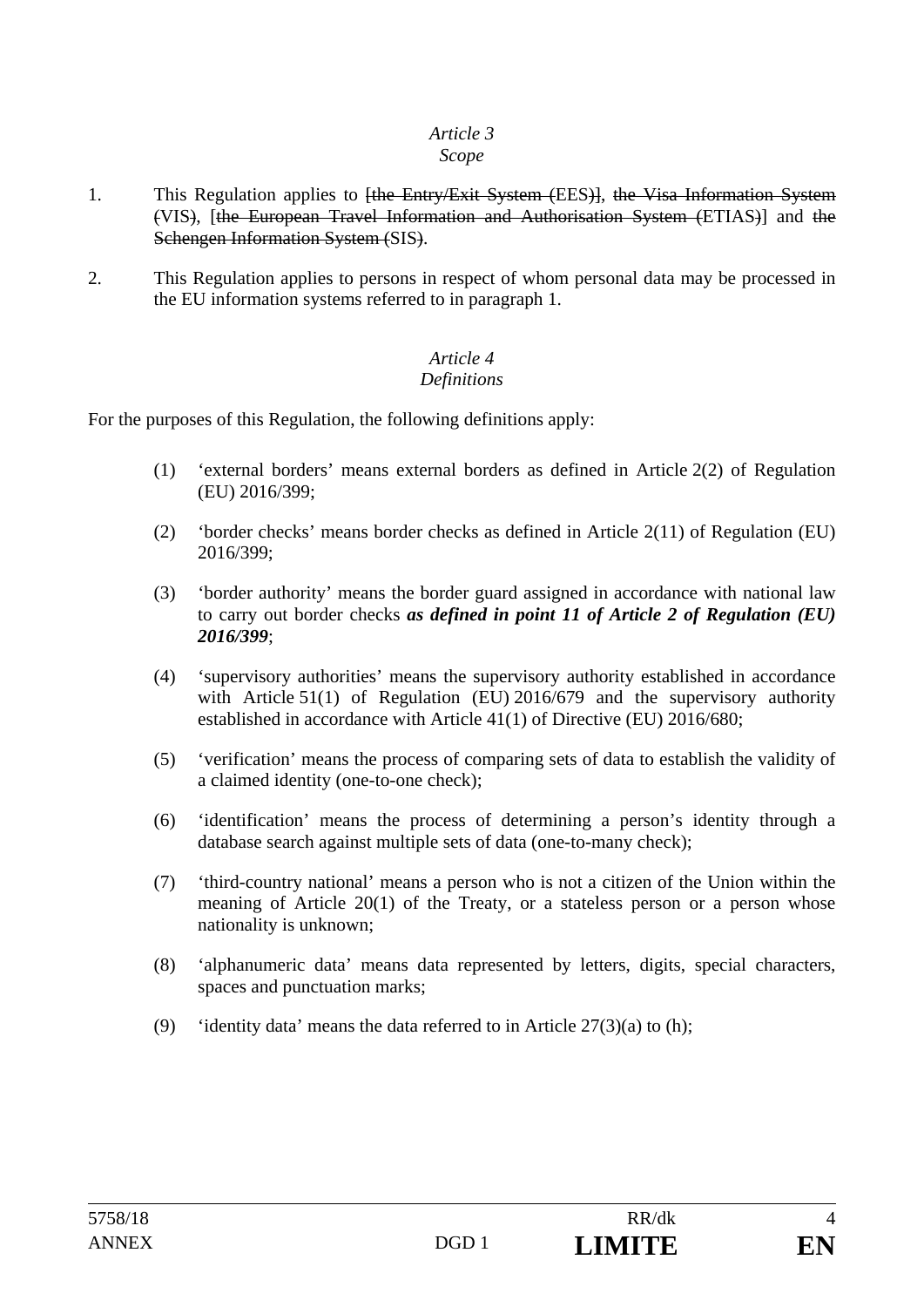- (10) 'fingerprint data' means the data relating to the fingerprints of an individual;
- (11) 'facial image' means digital images of the face;
- (12) 'biometric data' means fingerprint data and/or facial image;
- (13) 'biometric template' means a mathematical representation obtained by feature extraction from biometric data limited to the characteristics necessary to perform identifications and verifications;
- (14) 'travel document' means a passport or other equivalent document entitling the holder to cross the external borders and to which a visa may be affixed;
- (15) 'travel document data' means the type, number and country of issuance of the travel document, the date of expiry of the validity of the travel document and the threeletter code of the country issuing the travel document;
- (16) 'travel authorisation' means travel authorisation as defined in Article 3 of the [ETIAS Regulation];
- (17) 'short-stay visa' means visa as defined in Article 2(2)(a) of Regulation (EC) No 810/2009;
- (18) 'EU information systems' means the large-scale IT systems managed by eu-LISA;
- (19) 'Europol data' means personal data provided to Europol for the purpose referred to in Article 18(2)(a) of Regulation (EU) 2016/794;
- (20) 'Interpol databases' means the Interpol Stolen and Lost Travel Document database (SLTD) and the Interpol Travel Documents Associated with Notices database (Interpol TDAWN);
- $(21)^3$  'match' means the existence of a correspondence established by comparing two or more occurrences of personal data recorded or being recorded in an information system or database;
- $(22)$ <sup>4</sup> 'hit' means the confirmation of one match or several matches;
- (23) 'police authority' means 'competent authority' as defined in Article 3(7) of Directive 2016/680;
- (24) 'designated authorities' means the Member State designated authorities referred to in Article 29(1) of Regulation (EU) 2017/2226, Article 3(1) of Council Decision 2008/633/JHA, [Article 43 of the ETIAS Regulation] and [Article 6 of the Eurodac Regulation];

**<sup>4</sup>** *NB: This definition is to be aligned with the final definition in the new SIS Regulations.*

 $\overline{\mathbf{3}}$ **<sup>3</sup>** *NB: This definition is to be aligned with the final definition in the new SIS Regulations.*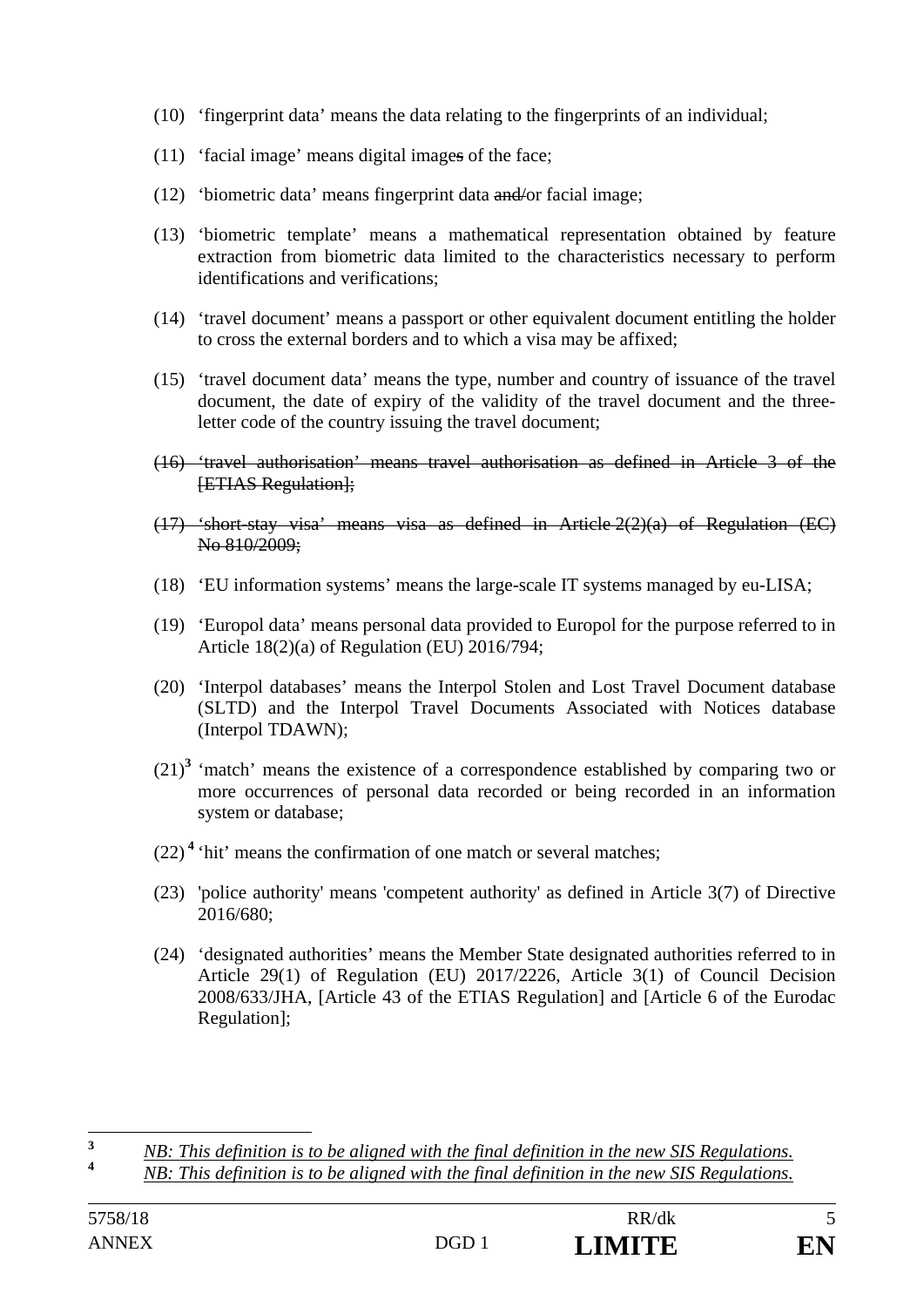- (25) 'terrorist offence' means an offence under national law which corresponds or is equivalent to one of the offences referred to in Directive (EU) 2017/541;
- (26) 'serious criminal offence' means an offence which corresponds or is equivalent to one of the offences referred to in Article 2(2) of Framework Decision 2002/584/JHA, if it is punishable under national law by a custodial sentence or a detention order for a maximum period of at least three years;
- (27) *'Entry/Exit System' (*'EES'**)** means the Entry/Exit System as referred to in Regulation (EU) 2017/2226;
- (28) *'Visa Information System' (*'VIS'*)* means the Visa Information System as referred to in Regulation (EC) No 767/2008;
- (29) [*'the European Travel Information and Authorisation System' (*'ETIAS'*)* means the European Travel Information and Authorisation System as referred to in the ETIAS Regulation];
- (30) 'Eurodac' means Eurodac as referred to in the [Eurodac Regulation];
- (31) *'Schengen Information System' (*'SIS'*)* means the Schengen Information System as referred to [in the Regulation on SIS in the field of border checks, Regulation on SIS in the field of law enforcement and Regulation on SIS in the field of illegal return];
- (32) ['ECRIS-TCN System' means the European Criminal Records Information System *the centralised system for the identification of Member States* holding conviction information on third-country national*s* and stateless persons as referred to in the ECRIS-TCN System Regulation];
- (33) *'European search portal' (*'ESP'*)* means the European search portal as referred to in Article 6;
- (34) *'shared biometric matching service' (*'shared BMS'*)* means the shared biometric matching service as referred to in Article 15 *12*;
- (35) *'common identity repository' (*'CIR'*)* means the common identity repository as referred to in Article 17;
- (36) *'multiple-identity detector' (*'MID'*)* means the multiple-identity detector as referred to in Article 25;
- (37) *'central repository for reporting and statistics' (*'CRRS'*)* means the central repository for reporting and statistics as referred to in Article 39.
- *(38) 'Universal Message Format' ('UMF') means Universal Message Format as referred to in Article 38.*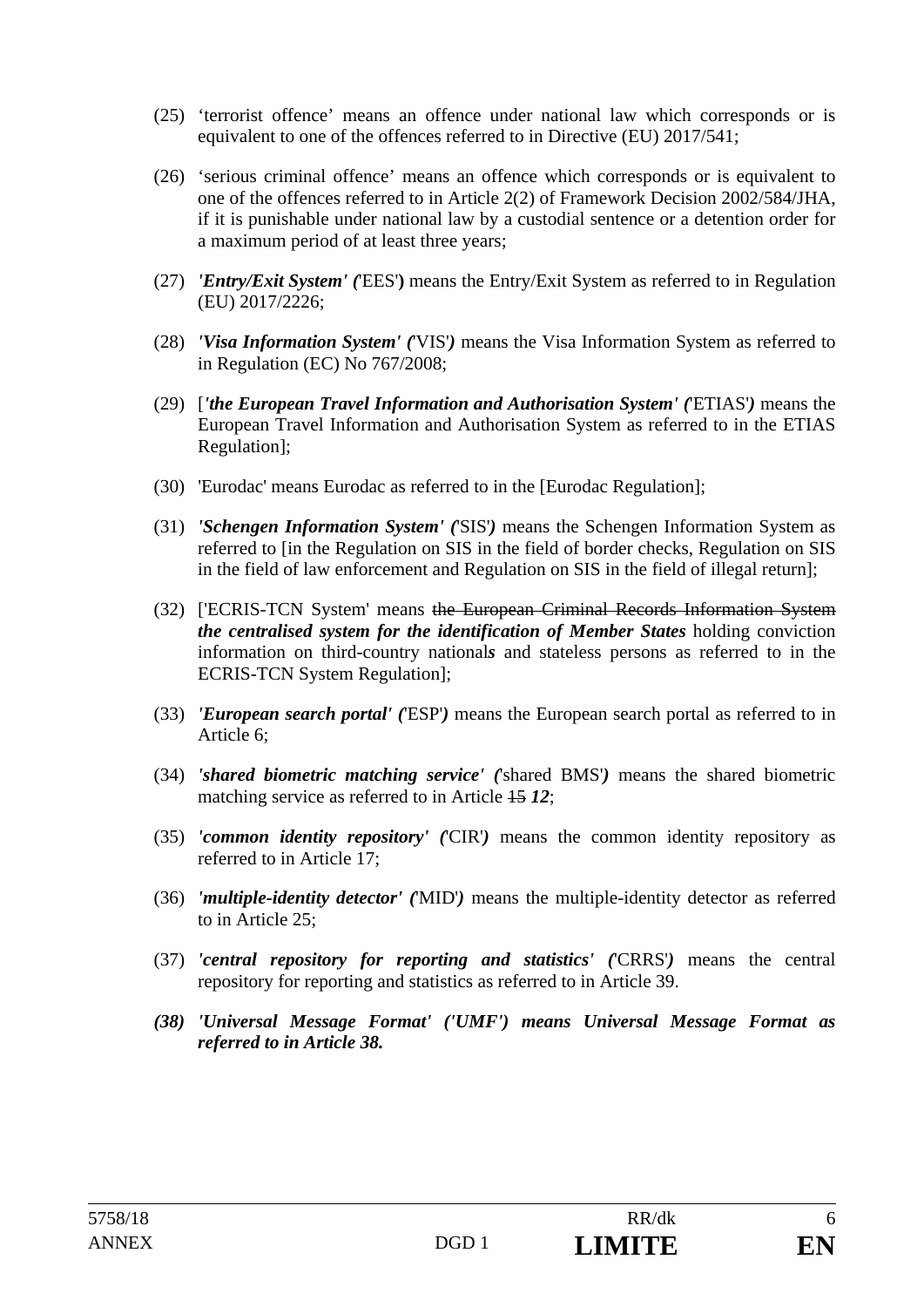#### *Non-discrimination*

Processing of personal data for the purposes of this Regulation shall not result in discrimination against persons on any grounds such as sex, racial or ethnic origin, religion or belief, disability, age or sexual orientation. It shall fully respect human dignity and integrity. Particular attention shall be paid to children, the elderly and persons with a disability.

# **CHAPTER II European Search Portal**

#### *Article 6*

# *European search portal*

- 1. A European search portal (ESP) is established for the purposes of ensuring that Member State authorities and EU bodies have fast, seamless, efficient, systematic and controlled access to the EU information systems, the Europol data and the Interpol databases that they need to perform their tasks in accordance with their access rights and of supporting the objectives of the EES, the VIS, [the ETIAS], Eurodac, the SIS, [the ECRIS-TCN system] and the Europol data.
- 2. The ESP shall be composed of:
	- (a) a central infrastructure, including a search portal enabling the simultaneous querying of the EES, the VIS, [the ETIAS], Eurodac, the SIS, [the ECRIS-TCN system] as well as of the Europol data and the Interpol databases;
	- (b) a secure communication channel between the ESP, Member States and EU bodies that are entitled to use the ESP in accordance with Union law;
	- (c) a secure communication infrastructure between the ESP and the EES, the VIS, [the ETIAS], Eurodac, the Central-SIS, [the ECRIS-TCN system], the Europol data and the Interpol databases as well as between the ESP and the central infrastructures of the common identity repository (CIR) and the multiple-identity detector *(MID)*.
- 3. eu-LISA shall develop the ESP and ensure its technical management.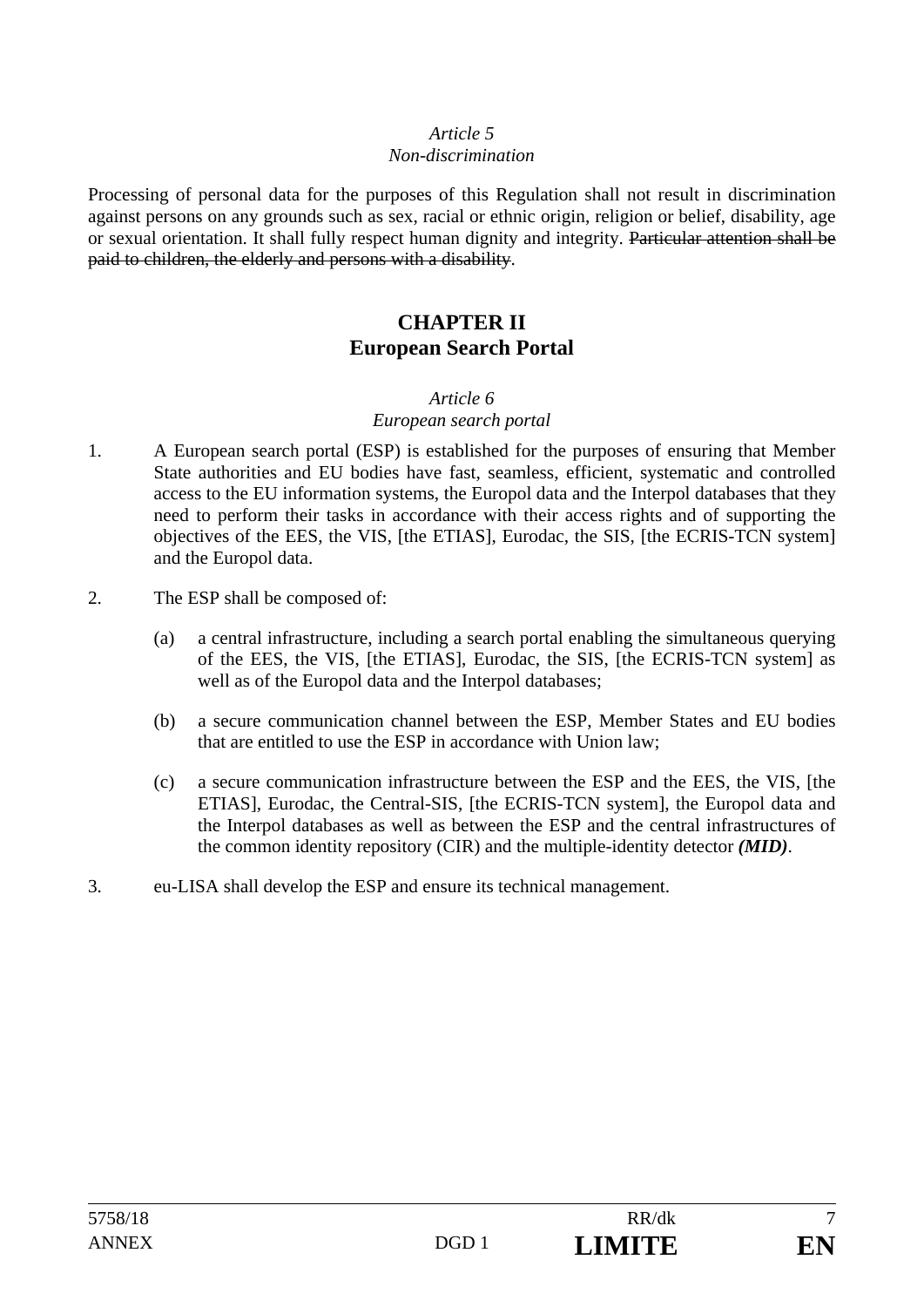#### *Use of the European search portal*

- 1. The use of the ESP shall be reserved to the Member State authorities and EU bodies having access to the EES, [the ETIAS], the VIS, the SIS, Eurodac and [the ECRIS-TCN system], to the CIR and the multiple-identity detector *MID* as well as the Europol data and the Interpol databases in accordance with Union or national law governing such access.
- 2. The authorities referred to in paragraph 1 shall use the ESP to search data related to persons or their travel documents in the central systems of the EES, the VIS and [the ETIAS] in accordance with their access rights under Union and national law. They shall also use the ESP to query the CIR in accordance with their access rights under this Regulation for the purposes referred to in Articles 20, 21 and 22.
- 3. The Member State authorities referred to in paragraph 1 may use the ESP to search data related to persons or their travel documents in the Central SIS referred to in the [Regulation on SIS in the field of border checks and of the Regulation on SIS in the field of law enforcement] *in accordance with their access rights under Union and national law.* Access to the Central SIS via the ESP shall be established through the national system (N.SIS) of each Member State in accordance with [Article 4(2) of the Regulation on SIS in the field of border checks and of the Regulation on SIS in the field of law enforcement].
- 4. The EU bodies shall use the ESP to search data related to persons or their travel documents in the Central SIS.
- 5. The authorities referred to in paragraph 1 may use the ESP to search data related to persons or their travel documents in the Interpol databases in accordance with their access rights under Union and national law.

#### *Article 8 Profiles for the users of the European search portal*

- 1. For the purposes of enabling the use of the ESP, eu-LISA *in cooperation with Member States* shall create a profile for each category of user of the ESP in accordance with the technical details and access rights referred to in paragraph 2, including, in accordance with Union and national law:
	- (a) the fields of data to be used for querying:
	- (b) the EU information systems, the Europol data and the Interpol databases that shall and may be consulted and that shall provide a reply to the user; and
	- (c) the *fields of* data provided in each reply.
- 2. The Commission shall adopt delegated acts in accordance with Article 63 to specify the technical details of the profiles referred to in paragraph 1 for the users of the ESP referred to in Article 7(1) in accordance with their access rights.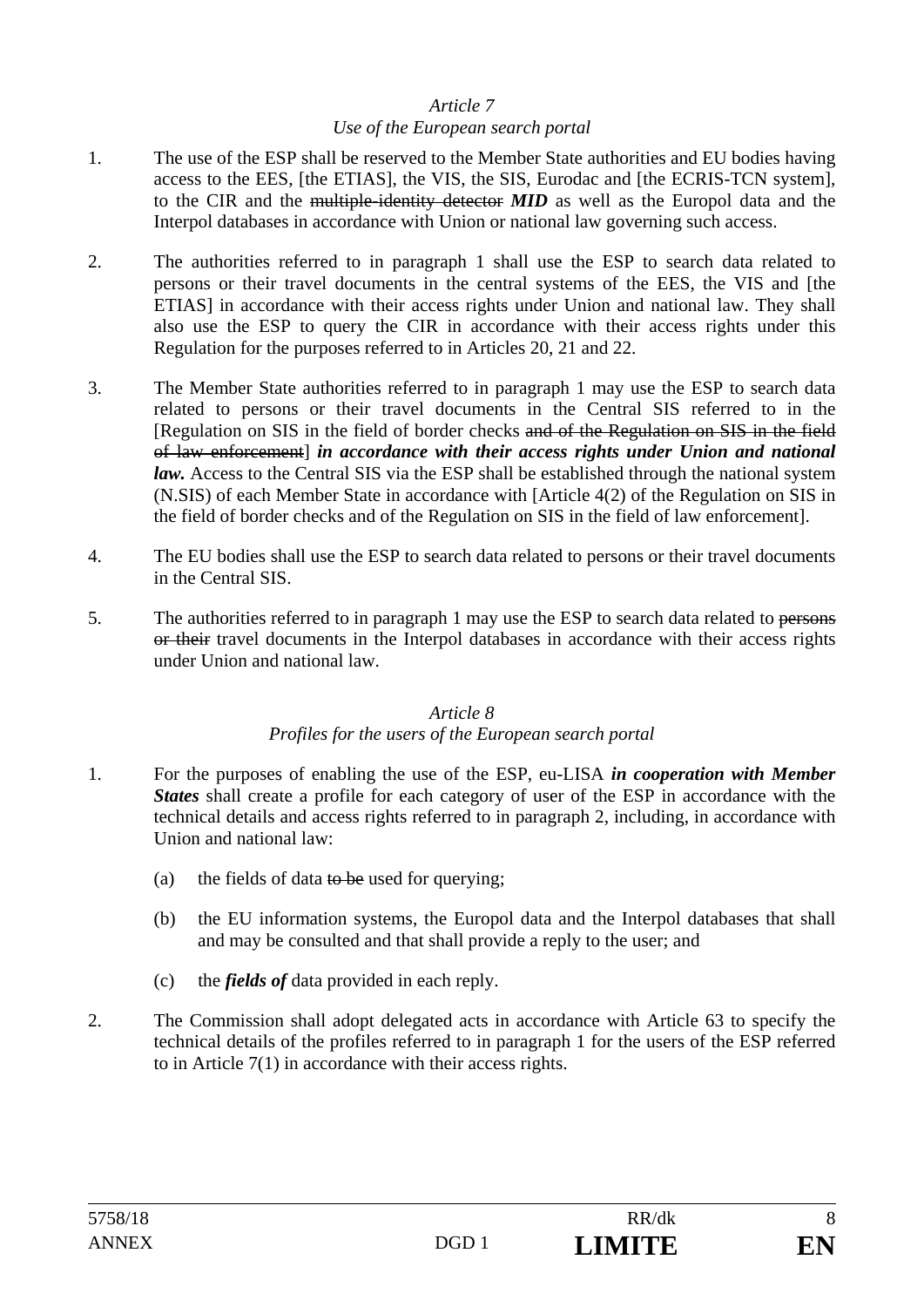# *Queries*

- 1. The users of the ESP shall launch a query by introducing *alphanumeric or biometric* data in the ESP in accordance with their user profile and access rights. Where a query has been launched, the ESP shall query simultaneously, with the data introduced by the user of the ESP *and in accordance with the user profile and access rights*, the EES, [the ETIAS], the VIS, the SIS, Eurodac, [the ECRIS-TCN system] and the CIR as well as the Europol data and the Interpol databases.
- 2. The fields of data used to launch a query via the ESP shall correspond to the fields of data related to persons or travel documents that may be used to query the various EU information systems, the Europol data and the Interpol databases in accordance with the legal instruments governing them.
- 3. eu-LISA*, after consulting the Member States* shall implement an interface control document (ICD) based on the UMF referred to in Article 38 for the ESP.
- 4. The EES, [the ETIAS], the VIS, the SIS, Eurodac, [the ECRIS-TCN system], the CIR and the multiple-identity detector, as well as the Europol data *and the Interpol databases,* shall provide the data that they contain resulting from the query of the ESP.
- 5. When querying the Interpol databases, the design of the ESP shall ensure that the data used by the user of the ESP to launch a query is not shared with the owners of Interpol data.
- 6. The reply to the *The* user of the ESP shall be unique *receive one reply* and *that* shall contain all the data to which the user has access under Union *and national* law. Where necessary, the reply provided by the ESP shall indicate to which information system or database the data belongs.
- 7. The Commission shall adopt a delegated act in accordance with Article 63 to specify the content and format of the ESP replies.

# *Article 10*

# *Keeping of logs*

- 1. Without prejudice to [Article 46 of the EES Regulation *(EU) 2017/2226*], Article 34 of Regulation (EC) No 767/2008, [Article 59 of the ETIAS proposal] and Articles 12 and 18 of the Regulation on SIS in the field of border checks, eu-LISA shall keep logs of all data processing operations within the ESP. Those logs shall include, in particular, the following:
	- (a) the Member State authority *or EU body* and the individual user of the ESP, including the ESP profile used as referred to in Article 8;
	- (b) the date and time of the query;
	- (c) the EU information systems and the Interpol databases queried;
	- (d) in accordance with national rules or when applicable, Regulation (EU) 45/2001, the identifying mark of the person who carried out the query.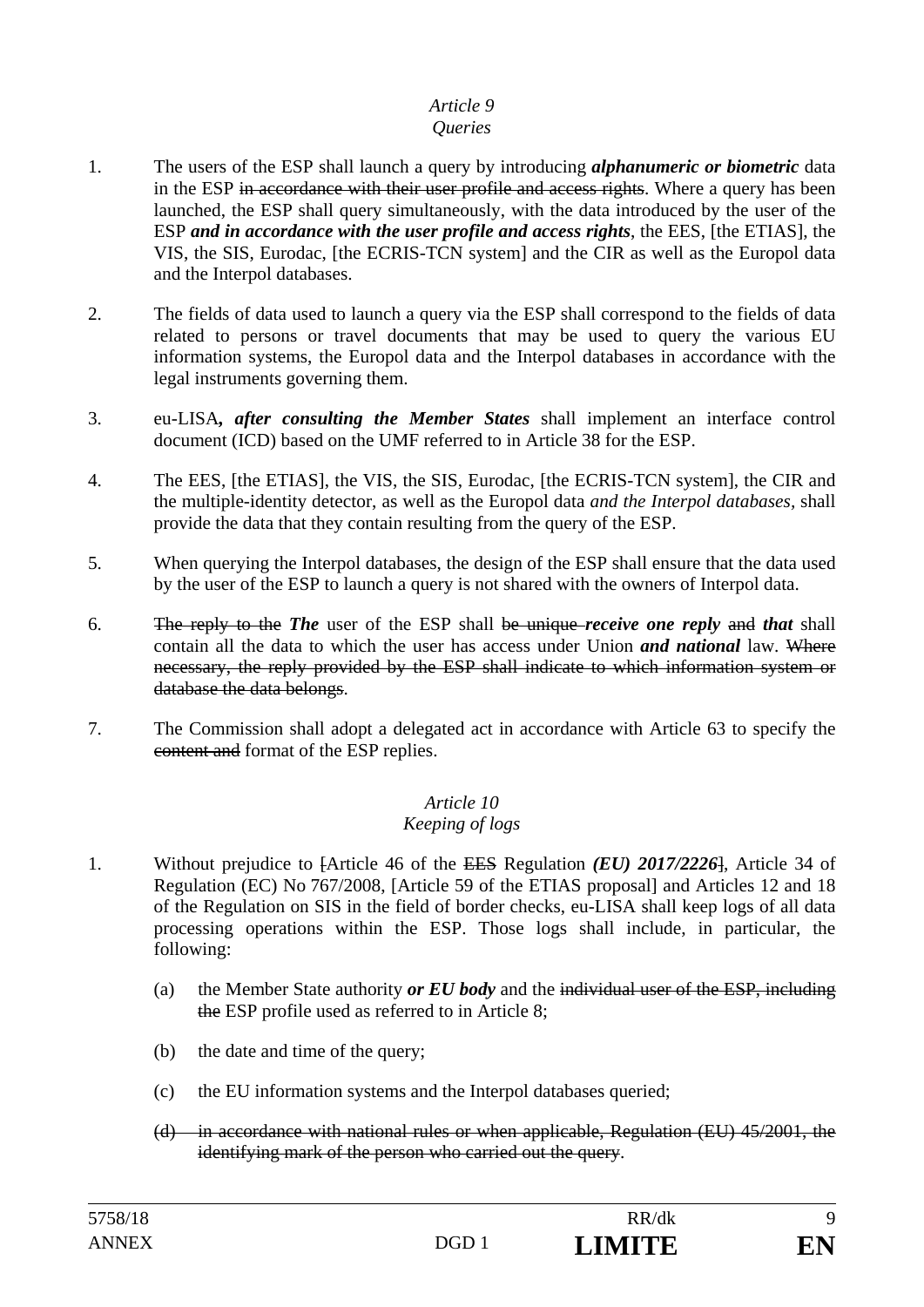2. The logs may be used only for data protection monitoring, including checking the admissibility of a query and the lawfulness of data processing, and for ensuring data security pursuant to Article 42. Those logs shall be protected by appropriate measures against unauthorised access *and modifications* and erased one year after their creation, unless they are required for monitoring procedures that have already begun.

# *Article 11*

## *Fall-back procedures in case of technical impossibility to use the European search portal*

- 1. Where it is technically impossible to use the ESP to query one or several EU information systems referred to in Article 9(1) or the CIR, because of a failure of the ESP, the users of the ESP shall be notified *automatically* by eu-LISA.
- 2. Where it is technically impossible to use the ESP to query one or several EU information systems referred to in Article 9(1) or the CIR, because of a failure of the national infrastructure in a Member State, that Member State's competent authority shall notify eu-LISA and the Commission.
- 3. In both scenarios, and until the technical failure is addressed, the obligation referred to in Article 7(2) and (4) shall not apply and Member States may *shall* access the information systems referred to in Article 9(1) or the CIR directly using their respective national uniform interfaces or national communication infrastructures.
- *4. Where it is technically impossible to use the ESP to query one or several EU information systems referred to in Article 9(1) or the CIR, because of a failure of the infrastructure of a EU body, that EU body shall notify eu-LISA and the Commission.*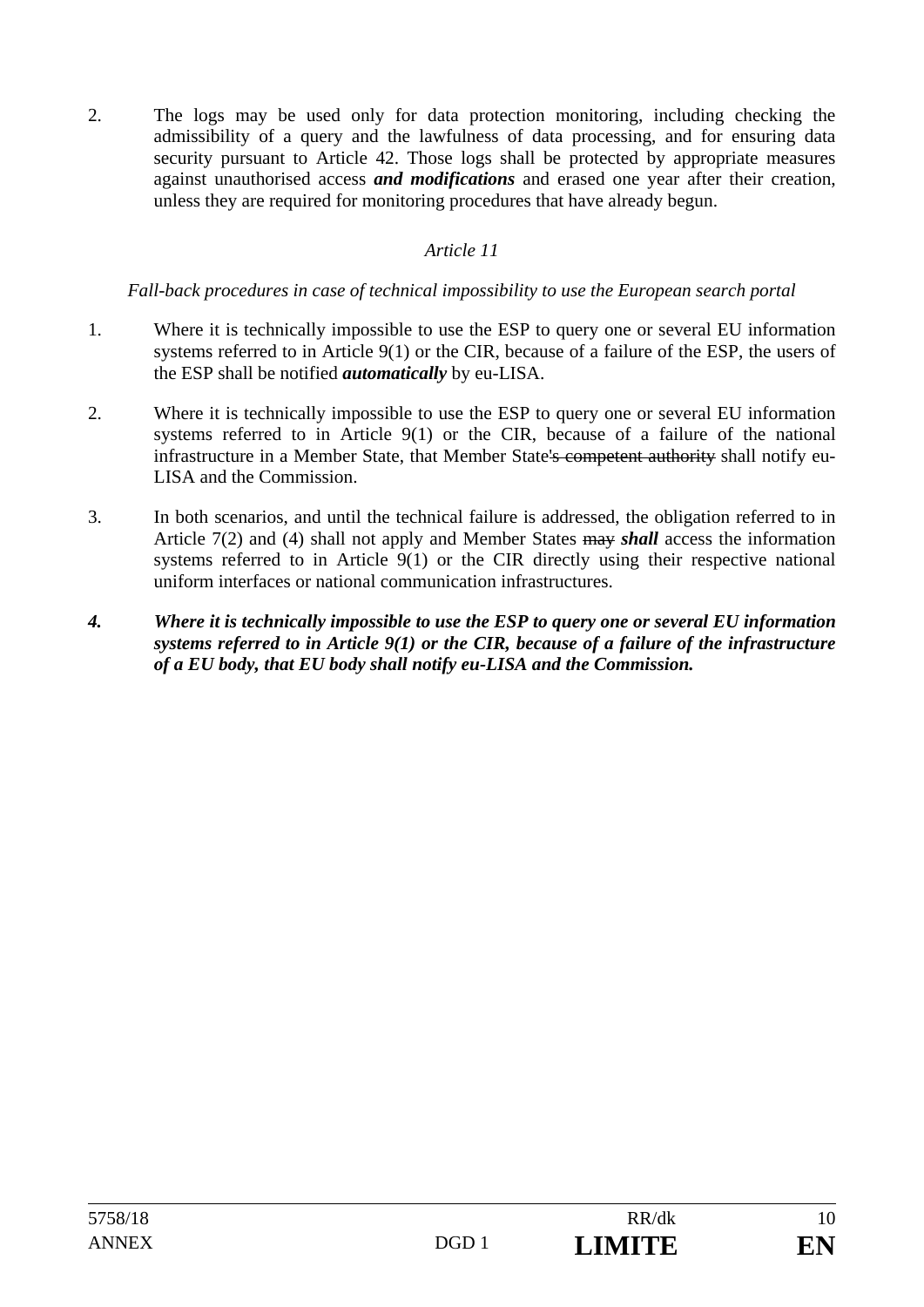# **CHAPTER III Shared Biometric Matching Service**

### *Article 12*

## *Shared biometric matching service*

- 1. A shared biometric matching service (shared BMS) storing biometric templates and enabling querying with biometric data across several EU information systems is established for the purposes of supporting the *Common Identity Repository (*CIR*)* and the multiple-identity detector *(MID)* and the objectives of the EES, the VIS, Eurodac, the SIS and [the ECRIS-TCN system].
- 2. The shared BMS shall be composed of:
	- (a) a central infrastructure, including a search engine and the storage of the data referred to in Article 13;
	- (b) a secure communication infrastructure between the shared BMS, Central-SIS and the CIR.
- 3. eu-LISA shall develop the shared BMS and ensure its technical management.

#### *Article 13 Data stored in the shared biometric matching service*

- 1. The shared BMS shall store the biometric templates that it shall obtain from the following biometric data:
	- (a) the data referred to in Article 16(1)(d) and Article 17(1)(b) and (c) *and Article 18(2)(a), (b) and (c) of* Regulation (EU) 2017/2226;
	- (b) the data referred to in Article 9(6) of Regulation (EC) No 767/2008;
	- (c) [the data referred to in Article  $20(2)(w)$  and (x) of the Regulation on SIS in the field of border checks;
	- (d) *[the data referred to in Article*  $20(3)(w)$  *and*  $\left(\frac{x}{y}\right)y$  *of the Regulation on SIS in the* field of law enforcement*]*;
	- (e) *I*the data referred to in Article  $4(3)(t)$  and (u) of the Regulation on SIS in the field of illegal return];
	- (f) [the data referred to in *Article 12(a)* and (b), Article 13(2)(a) and (b) and  $14(2)(a)$ *and (b)* of the Eurodac Regulation;]
	- (g) [the data referred to in Article  $5(1)(b)$  and Article  $5(2)$  of the ECRIS-TCN Regulation.]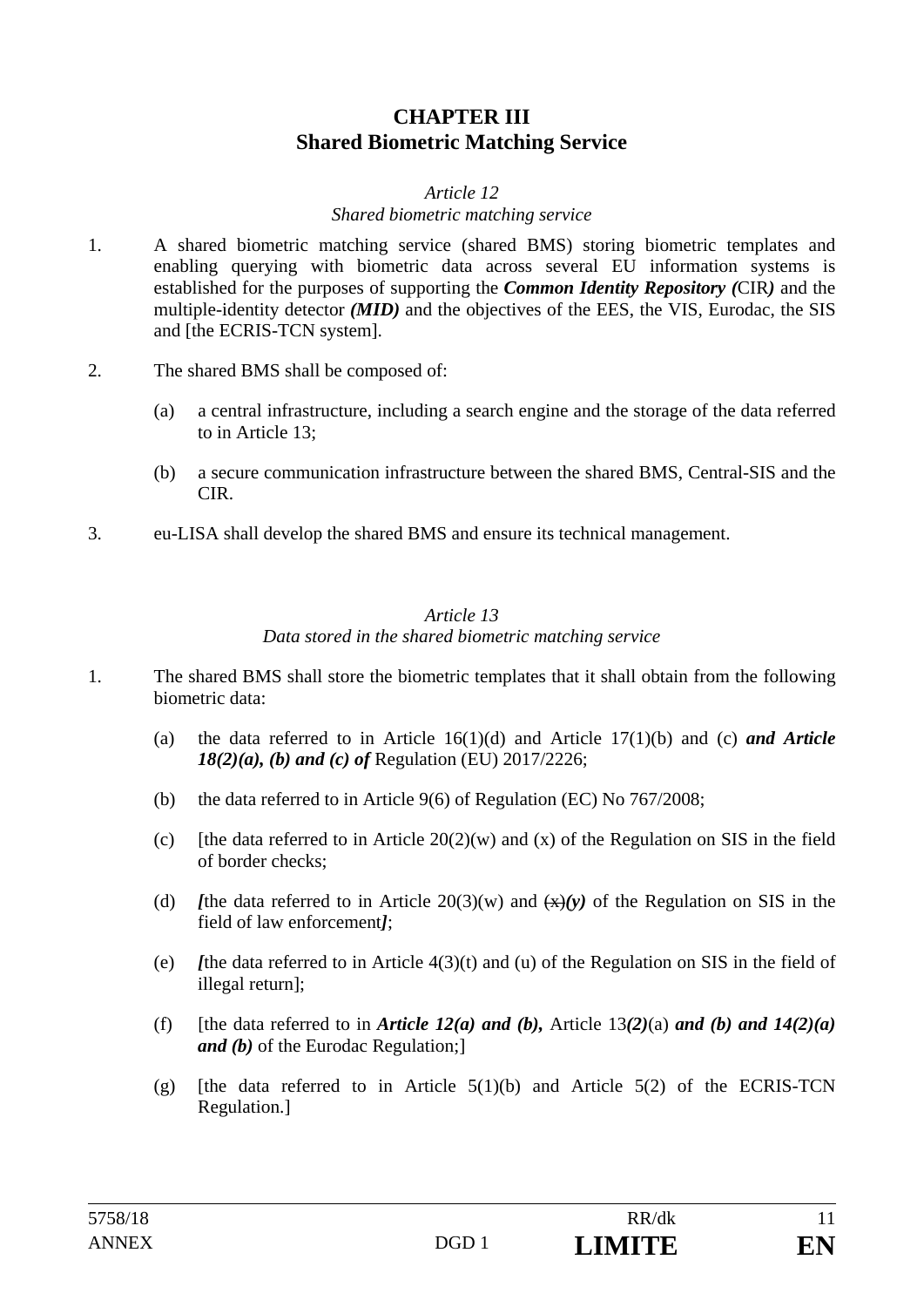- 2. The shared BMS shall include in each biometric template a reference to the information systems in which the corresponding biometric data is stored.
- 3.**5** Biometric templates shall only be entered in the shared BMS following an automated quality check of the biometric data added to one of the information systems performed by the shared BMS to ascertain the fulfilment of a minimum data quality standard**<sup>6</sup>** .
- 4. The storage of the data referred to in paragraph 1 shall meet the quality standards referred to in Article 37(2).

## *Searching biometric data with the shared biometric matching service*

In order to search the biometric data stored within the CIR and the SIS, the CIR and the SIS shall use the biometric templates stored in the shared BMS. Queries with biometric data shall take place in accordance with the purposes provided for in this Regulation and in the EES Regulation *(EU) 2017/2226*, the VIS Regulation *(EC) No 767/2008*, the Eurodac Regulation, the [SIS Regulations] and [the ECRIS-TCN Regulation].

# *Article 15*

## *Data retention in the shared biometric matching service*

The data referred to in Article 13*(1) and (2)* shall be stored in the shared BMS for as long as the corresponding biometric data is stored in the CIR or the SIS *and shall be deleted in an automated manner in accordance with the data retention provisions of Regulation (EU) 2017/2226, Regulation (EC) No 767/2008 and [the SIS Regulation in the field of border management] respectively.*

# *Article 16*

# *Keeping of logs*

- 1. Without prejudice to [Article 46 of the EES Regulation] *(EU) 2017/2226*, Article 34 of Regulation (EC) No 767/2008 and [Article 12 and 18 of the Regulation on SIS in the field of law enforcement *border checks*], eu-LISA shall keep logs of all data processing operations within the shared BMS. Those logs shall include, in particular, the following:
	- (a) the history related to the creation and storage of biometric templates;
	- (b) a reference to the EU information systems queried with the biometric templates stored in the shared BMS;
	- (c) the date and time of the query;

 $\leq$ <sup>5</sup> **NL** scrutiny reservation.

**<sup>6</sup>** *NB: this provision could be further clarified in a recital.*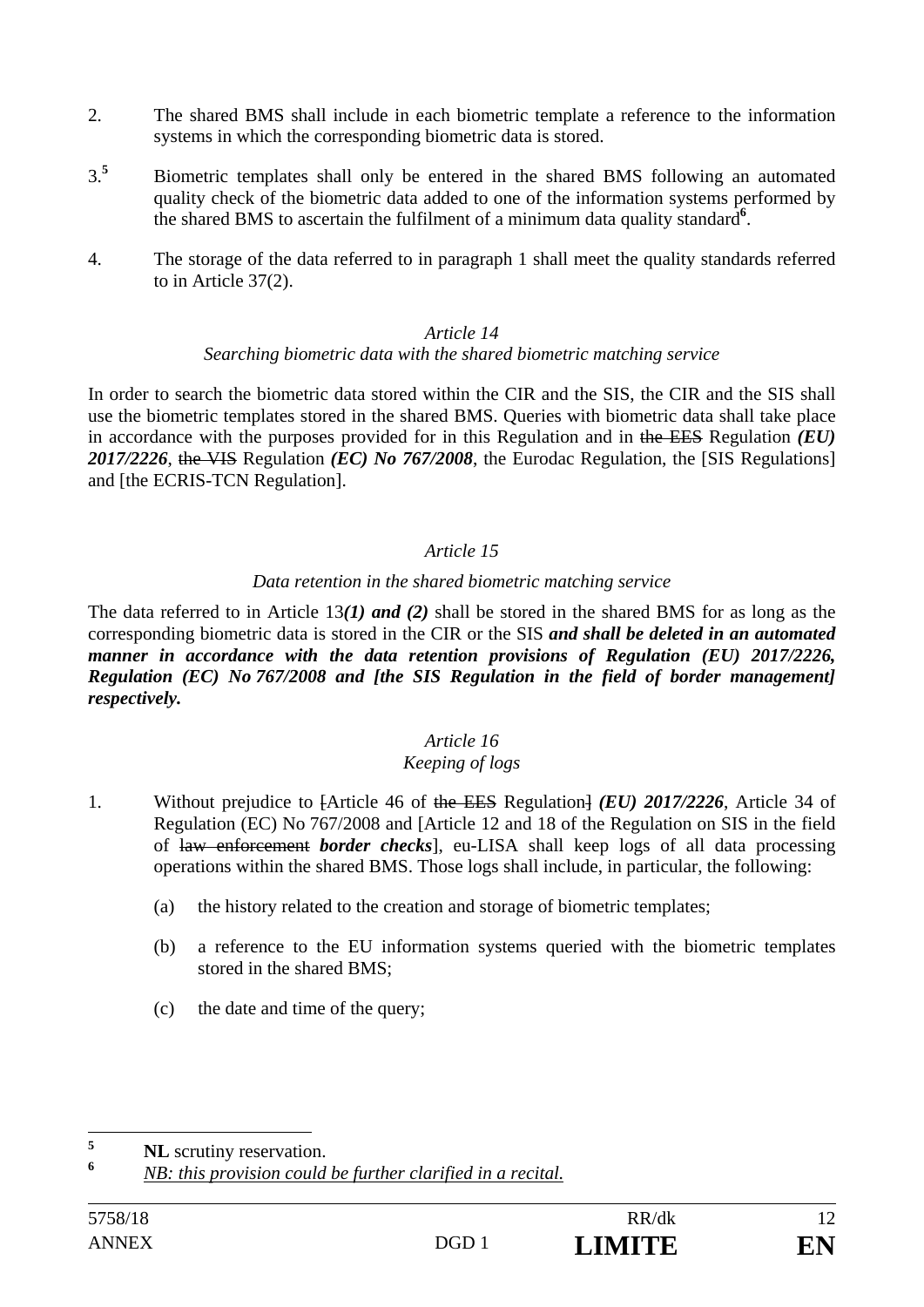(d) the type of biometric data used to launch the query;

# (e) the length of the query;

- (f) the results of the query and date and time of the result;
- (g) in accordance with national rules or, when applicable, Regulation (EU)  $45/2001$ , the identifying mark of the person who carried out the query *the name of the authority searching biometric data*.
- 2. The logs may be used only for data protection monitoring, including checking the admissibility of a query and the lawfulness of data processing, and for ensuring data security pursuant to Article 42. Those logs shall be protected by appropriate measures against unauthorised access *and modifications* and erased one year after their creation, unless they are required for monitoring procedures that have already begun. The logs referred to in paragraph 1(a) shall be erased once the data is erased.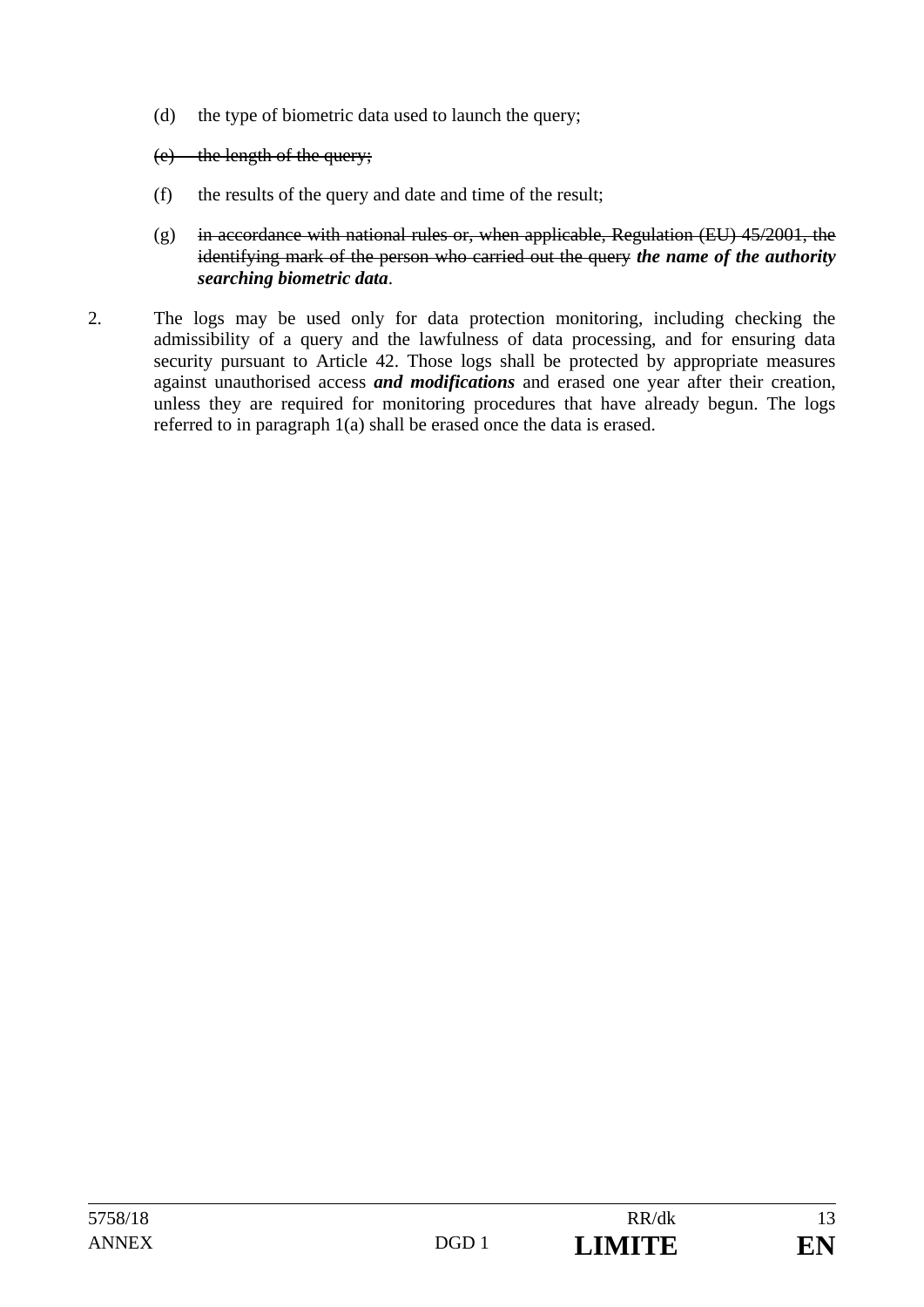# **CHAPTER IV Common Identity Repository**

## *Article 17 Common identity repository*

- 1. A common identity repository (CIR), creating an individual file for each person that is recorded in the EES, the VIS, [the ETIAS], Eurodac or [the ECRIS-TCN system] containing the data referred to in Article 18, is established for the purpose of facilitating and assisting the correct identification of persons registered in the EES, the VIS, [the ETIAS], the Eurodac and [the ECRIS-TCN system], of supporting the functioning of the multiple-identity detector and of facilitating and streamlining access by law enforcement *designated* authorities *and Europol* to non-law enforcement information systems at EU level, where necessary for the prevention, investigation, detection *or investigation* or prosecution *of terrorist offences or other* of serious crime *criminal offences*.
- 2. The CIR shall be composed of:
	- (a) a central infrastructure that shall replace the central systems of respectively the EES, the VIS, [the ETIAS], Eurodac and [the ECRIS-TCN system] to the extent that it shall store the data referred to in Article 18;
	- (b) a secure communication channel between the CIR, Member States and EU bodies that are entitled to use the European search portal (ESP) *CIR* in accordance with Union law;
	- (c) a secure communication infrastructure between the CIR and the EES, [the ETIAS], the VIS, Eurodac and [the ECRIS-TCN system] as well as with the central infrastructures of the ESP, the shared BMS and the multiple-identity detector *MID*.
- 3. eu-LISA shall develop the CIR and ensure its technical management.
- *4. eu-LISA shall implement an interface control document (ICD) based on the UMF referred to in Article 38 for the CIR.*

# *Article 18*

*The common identity repository data* 

- 1. The CIR shall store the following data logically separated according to the information system from which the data was originated:
	- (a) the data referred to in  $[Article 16(1)(a)$  to (d) and Article  $17(1)(a)$  to (c) *and Article 18(2)* of the EES Regulation *(EU) 2017/2226*];
	- (b) the data referred to in Article  $9(4)(a)$  to (c), (5) and (6) of Regulation (EC) No 767/2008;
	- (c) [the data referred to in Article  $15(2)(a)$  to (e) of the [ETIAS Regulation;]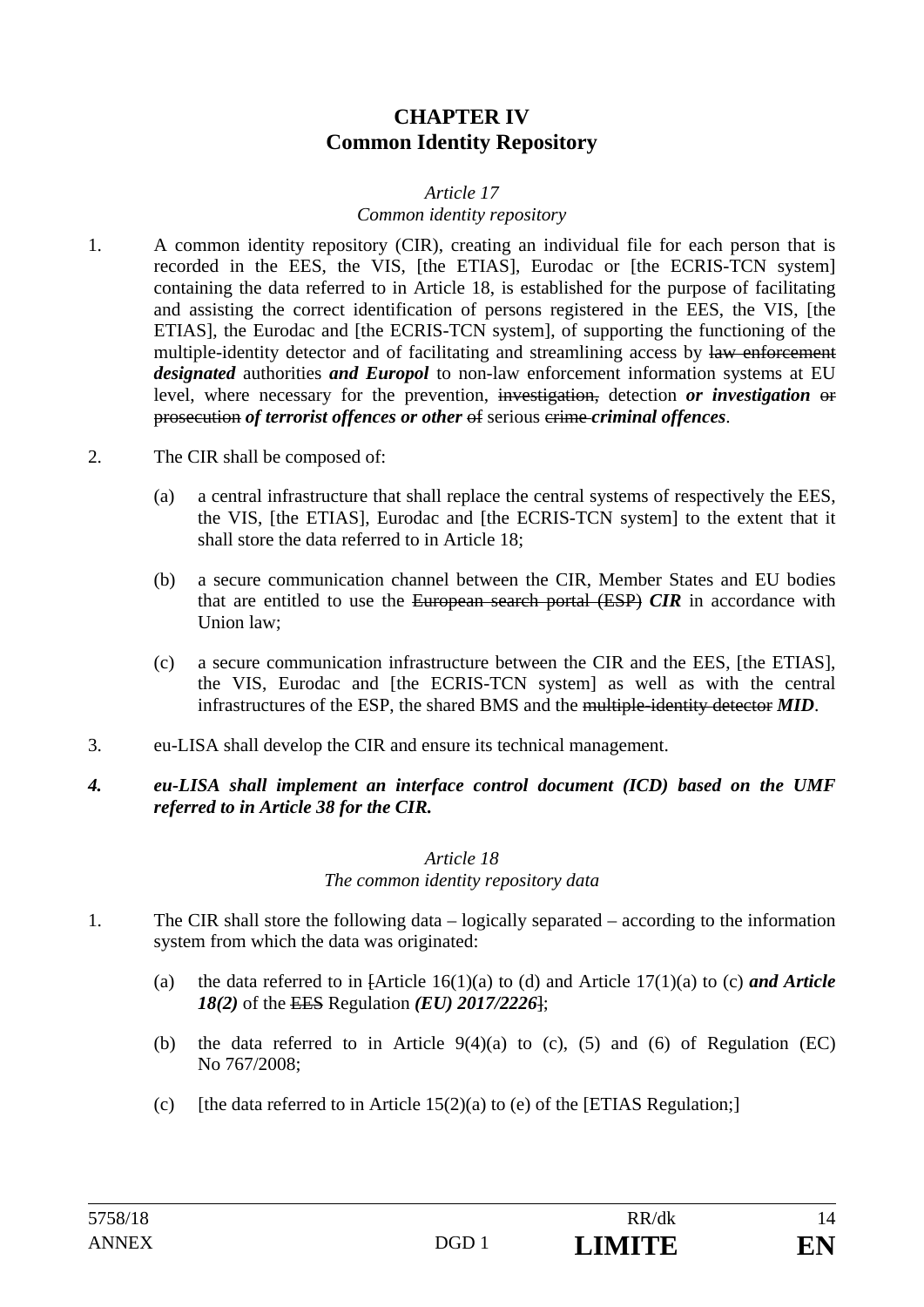(d) – (not applicable)

(e) – (not applicable)

2. For each set of data referred to in paragraph 1, the CIR shall include a reference to the *EU* information systems to which the data belongs.

#### *2a. For each set of data referred to in paragraph 1, the CIR shall include a reference to the actual record in the EU information systems to which the data belongs.*

3. The storage of the data referred to in paragraph 1 shall meet the quality standards referred to in Article 37(2).

# *Article 19*

## *Adding, amending and deleting data in the common identity repository*

- 1. Where data is added, amended or deleted in the EES, the VIS and [the ETIAS], the data referred to in Article 18 stored in the individual file of the CIR shall be added, amended or deleted accordingly in an automated manner.
- 2. Where the multiple-identity detector creates a white or red link *is created in the MID* in accordance with Articles 32 and *or* 33 between the data of two or more of the EU information systems constituting the CIR, instead of creating a new individual file, the CIR shall add the new data to the individual file of the linked data.

# *Article 20*

# *Access to the common identity repository for identification*

1. Where a Member State police authority has been so empowered by national legislative measures as referred to in paragraph 2, it may, solely for the purpose of identifying a person, query the CIR with the biometric data of that person taken during an identity check.

Where the query indicates that data on that person is stored in the CIR, the Member States authority shall have access to consult the data referred to in Article 18(1).

Where the biometric data of the person cannot be used or where the query with that data fails, the query shall be carried out with identity data of the person in combination with travel document data, or with the identity data provided by that person.

2. Member States wishing to avail themselves of the possibility provided for in this Article shall adopt national legislative measures. Such legislative measures shall specify the precise purposes of identity checks within the purposes referred to in Article 2(1)(b) and (c). They shall designate the police authorities competent and lay down the procedures, conditions and criteria of such checks.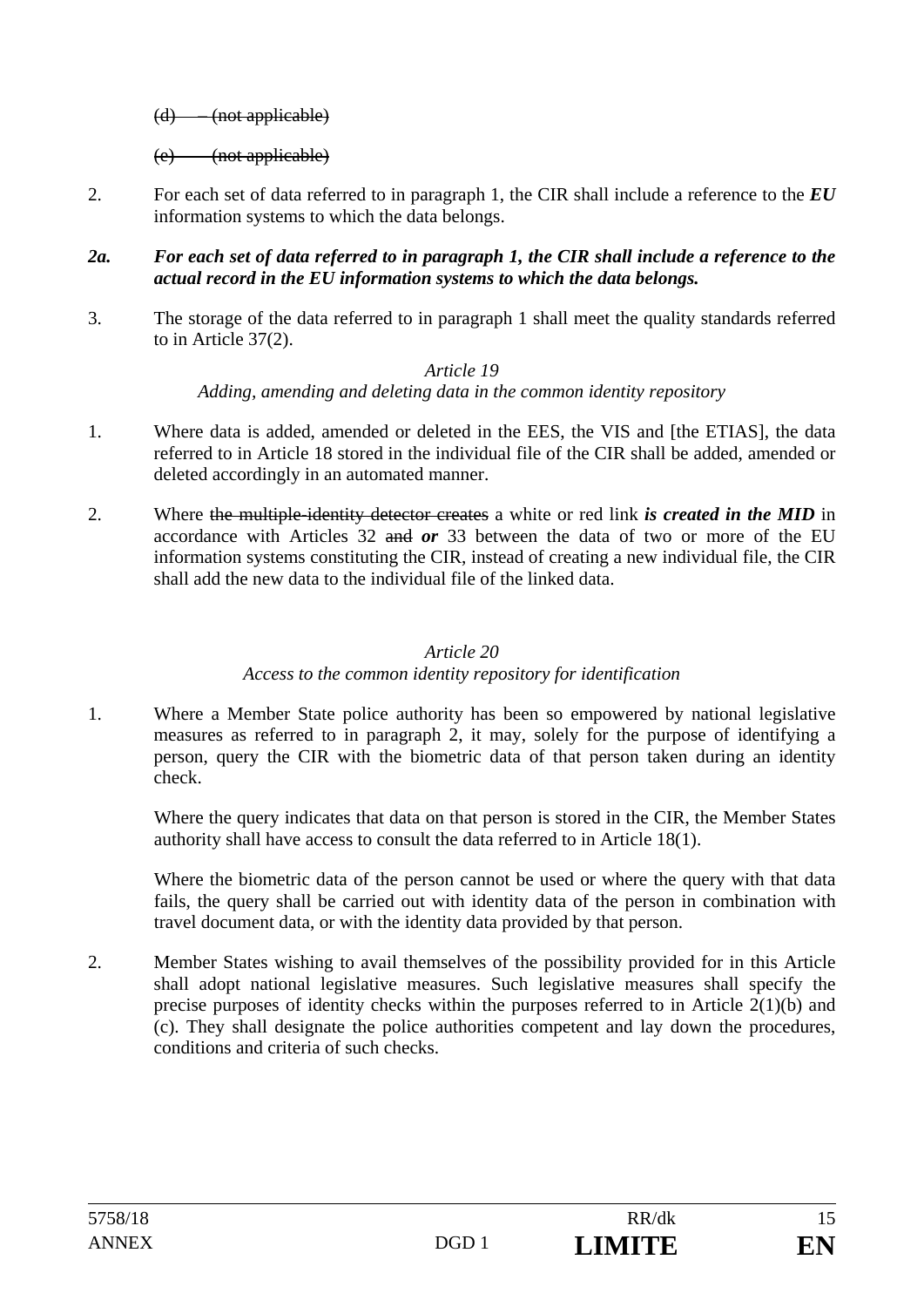# *Access to the common identity repository for the detection of multiple identities***<sup>7</sup>**

- 1. Where a query of the CIR results in a yellow link in accordance with Article 28(4), the authority responsible for the verification of different identities determined in accordance with Article 29 shall have access, solely for the purpose of that verification, to the identity data stored in the CIR belonging to the various information systems connected to a yellow link.
- 2. Where a query of the CIR results in a red link in accordance with Article 32, the authorities referred to in Article 26(2) shall have access, solely for the purposes of fighting identity fraud, to the identity data stored in the CIR belonging to the various information systems connected to a red link.

# *Article 22*

# *Querying the common identity repository for law enforcement purposes of preventing, detecting and investigating terrorist offences or other serious criminal offences*

- 1. For the purposes of preventing, detecting and investigating terrorist offences or other serious criminal offences in a specific case and in order to obtain information on whether data on a specific person is present in the EES, the VIS and [the ETIAS] or the Member State designated authorities and Europol may consult the CIR.
- 2. Member State designated authorities and Europol shall not be entitled to consult data belonging to [the ECRIS-TCN] when consulting the CIR for the purposes listed in paragraph 1.
- 3. Where, in reply to a query the CIR indicates data on that person is present in the EES, the VIS and [the ETIAS] the CIR shall provide to Member States' designated authorities and Europol a reply in the form of a reference indicating which of the information systems contains matching data referred to in Article 18(2). The CIR shall reply in such a way that the security of the data is not compromised.
- 4. Full access to the data contained in the EU information systems for the purposes of preventing, detecting and investigating terrorist offences or other serious criminal offences remains subject to the conditions and procedures laid down in the respective legislative instruments governing such access.

 **7 NL** scrutiny reservation.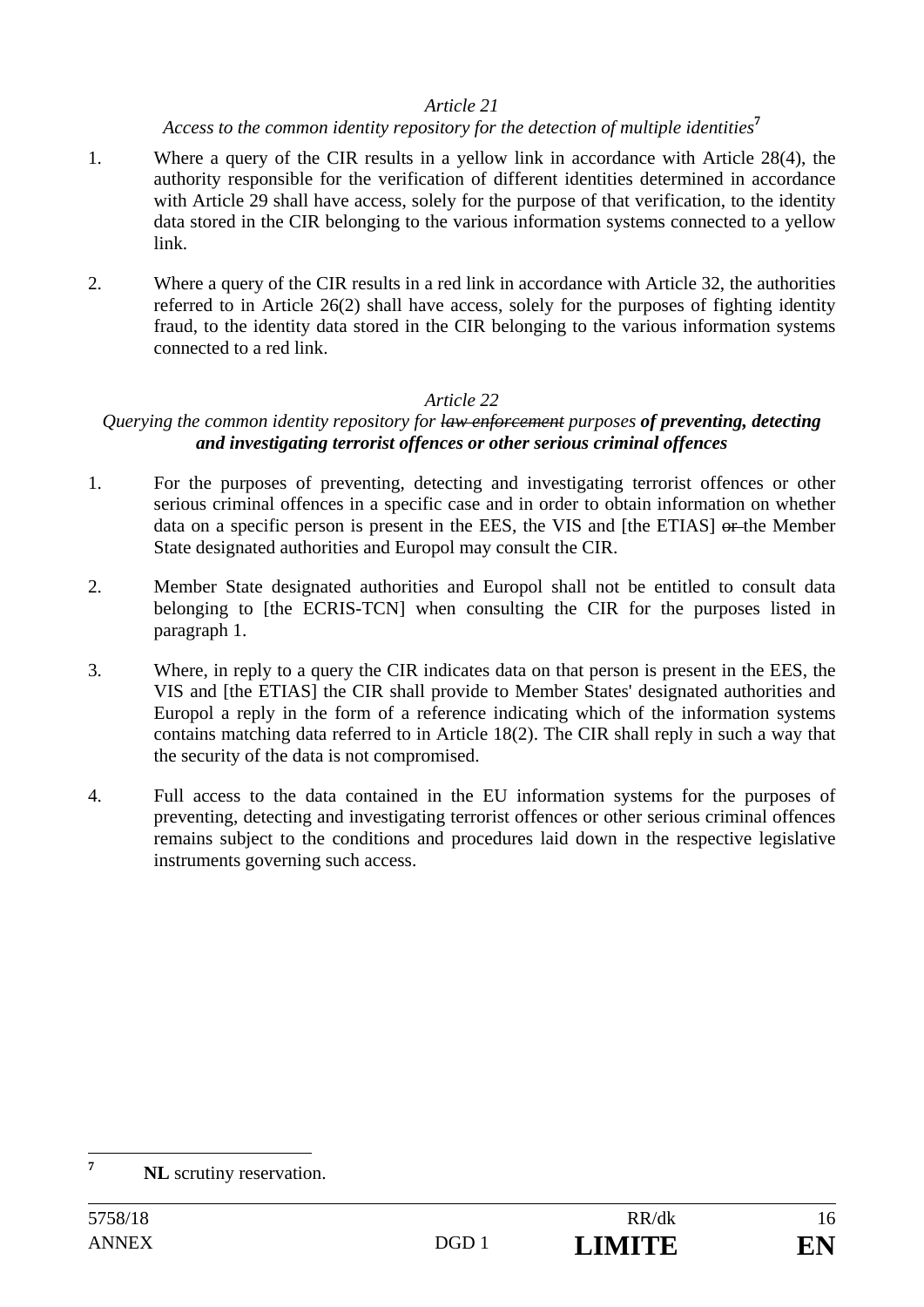## *Data retention in the common identity repository*

- 1. **Without prejudice to paragraph 3, T**the data referred to in Article 18(1), and (2) and (2a) shall be deleted from the CIR *in an automated manner* in accordance with the data retention provisions of <del>[the EES</del> Regulation *(EU)* 2017/2226<sup>1</sup>, the VIS Regulation *(EC) No 767/2008* and [the ETIAS Regulation] respectively.
- 2. The individual file shall be stored in the CIR for as long as the corresponding data is stored in at least one of the information systems whose data is contained in the CIR. The creation of a link shall not affect the retention period of each item of the linked data.
- *3. Where a red link is stored in the MID in accordance with Article 32, the linked data referred to in Article 18(1), (2) and (2a) shall be stored in the CIR for as long as the corresponding data is stored in at least one of the information systems from which the linked data originates.*

# *Article 24*

# *Keeping of logs*

- 1. Without prejudice to [Article 46 of the EES Regulation*(EU) 2017/2226*, Article 34 of Regulation (EC) No 767/2008 and [Article 59 of the ETIAS proposal], eu-LISA shall keep logs of all data processing operations within the CIR in accordance with paragraphs 2, 3 and 4.
- 2. Concerning any access to the CIR pursuant to Article 20, eu-LISA shall keep logs of all data processing operations within the CIR. Those logs shall include, in particular, the following:
	- (a) the purpose of access of the user querying via the CIR;
	- (b) the date and time of the query;
	- (c) the type of data used to launch the query;
	- (d) the results of the query;
	- (e) in accordance with national rules or with Regulation (EU) 2016/794 or, when applicable, Regulation (EU) 45/2001, the identifying mark of the person who carried out the query *the name of the authority querying the CIR*.
- 3. Concerning any access to the CIR pursuant to Article 21, eu-LISA shall keep logs of all data processing operations within the CIR. Those logs shall include, in particular, the following:
	- (a) the purpose of access of the user querying via the CIR;
	- (b) the date and time of the query;
	- (c) where relevant *a link is created*, the data used to launch the query;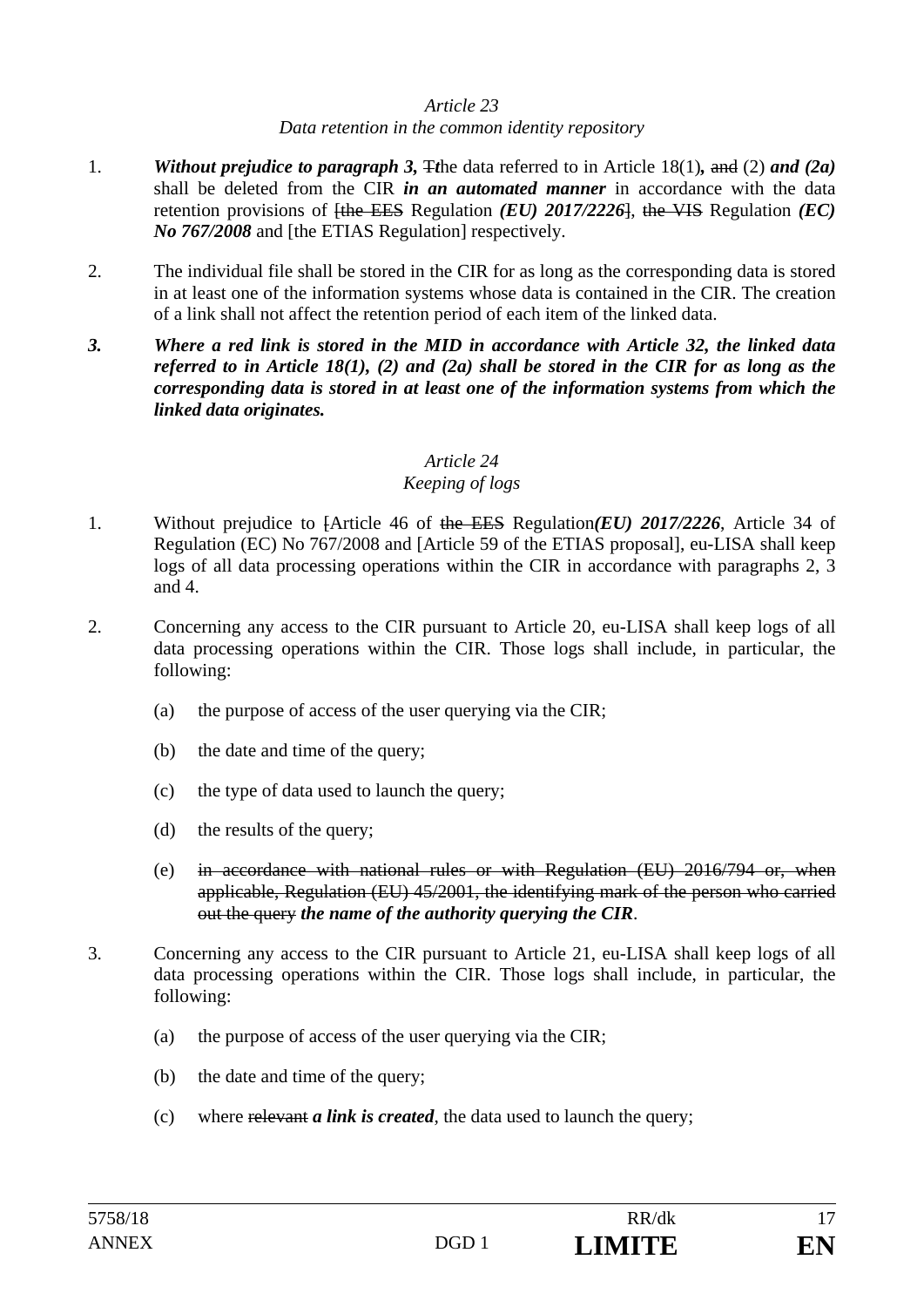- (d) where relevant *a link is created*, the results of the query;
- (e) in accordance with national rules or with Regulation (EU) 2016/794 or, when applicable, Regulation (EU) 45/2001, the identifying mark of the person who carried out the query *the name of the authority querying the CIR*.
- 4. Concerning any access to the CIR pursuant to Article 22, eu-LISA shall keep logs of all data processing operations within the CIR. Those logs shall include, in particular, the following:
	- (a) the national file reference;
	- (b) the date and time of the query;
	- (c) the type of data used to launch the query;
	- (d) the results of the query;
	- (e) the name of the authority consulting the CIR;
	- (f) in accordance with national rules or with Regulation (EU) 2016/794 or, when applicable, Regulation (EU) 45/2001 [*Regulation XX/2018 of the European Parliament and of the Council on the protection of individuals with regard to the processing of personal data by the Union institutions, bodies, offices and agencies and on the free movement of such data, and repealing Regulation (EC) No 45/2001 and Decision No 1247/2002/EC*], the identifying mark *unique user identity*  of the official who carried out the query and of the official who ordered the query.

The logs of such access shall be regularly verified by the competent supervisory authority established in accordance with Article 51 of Regulation (EU) 2016/679 or in accordance with Article 41 of Directive 2016/680 *or in accordance with Article 43 (EDPS) of Regulation 2016/794*, at intervals not exceeding six months *one year*, to verify whether the procedures and conditions set out in Article 22(1) to (3) are fulfilled.

5. Each Member State shall keep logs of queries of the staff duly authorised to use the CIR pursuant to Articles 20, 21 and 22.

## *5a. Europol shall keep logs of queries of the staff duly authorised to use the CIR pursuant to Article 22.*

- 6. The logs referred to in paragraphs 1*, 5* and 5*a* may be used only for data protection monitoring, including checking the admissibility of a request and the lawfulness of data processing, and for ensuring data security pursuant to Article 42. They shall be protected by appropriate measures against unauthorised access *and modifications* and erased one year after their creation, unless they are required for monitoring procedures that have already begun.
- 7. eu-LISA shall keep the logs related to the history of the data stored in individual file, for purposes defined in paragraph 6. The logs related to the history of the data stored shall be erased once the data is erased.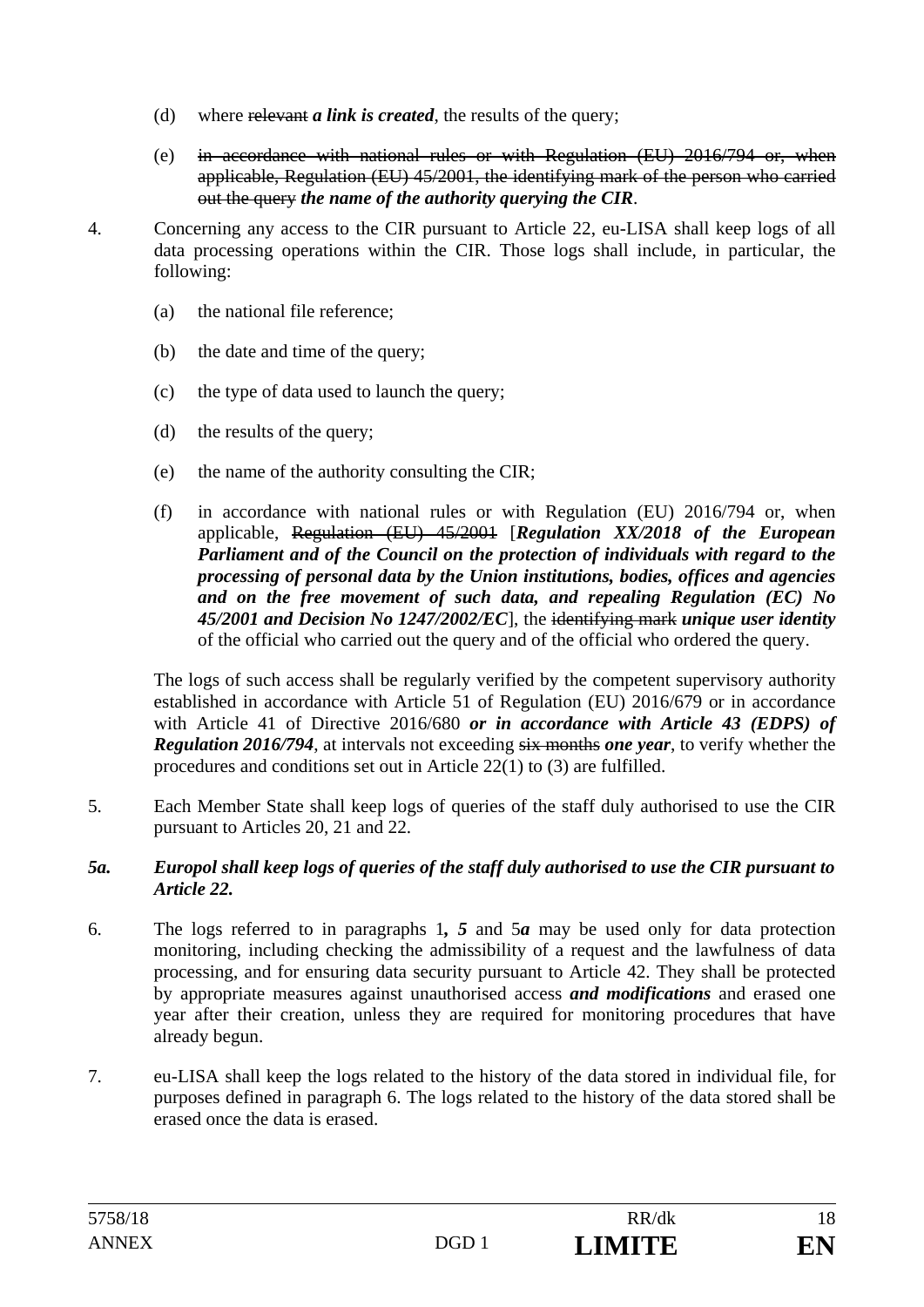# **CHAPTER V Multiple-identity Detector**

# *Article 25*

## *Multiple-identity detector*

- 1. A multiple-identity detector (MID) creating and storing links between data in the EU information systems included in the common identity repository (CIR) and the SIS and as a consequence detecting multiple identities, with the dual purpose of facilitating identity checks and combating identity fraud, is established for the purpose of supporting the functioning of the CIR and the objectives of the EES, the VIS, the ETIAS], Eurodac, the SIS and [the ECRIS-TCN system].
- 2. The MID shall be composed of:
	- (a) a central infrastructure, storing links and references to information systems;
	- (b) a secure communication infrastructure to connect the MID with the SIS and the central infrastructures of the European search portal and the CIR.
- 3. eu-LISA shall develop the MID and ensure its technical management.

## *Article 26 Access to the multiple-identity detector*

- 1. For the purposes of the manual identity verification referred to in Article 29, access to the data referred to in Article 34 stored in the MID shall be granted to:
	- (a) border authorities when creating or updating an individual file as provided for in Article 14 of the [EES Regulation *(EU) 2017/2226*];
	- (b) competent authorities referred to in Article 6(1) and (2) of Regulation 767/2008 when creating or updating an application file in the VIS in accordance with Article 8 of Regulation (EC) No 767/2008;
	- (c) [the ETIAS Central Unit and the ETIAS National Units when carrying out the assessment referred to in Articles 20 and 22 of the ETIAS Regulation;]

#### $(d)$  – (not applicable):

(e) the SIRENE Bureaux of the Member State creating a [SIS alert in accordance with the Regulation on SIS in the field of border checks];

 $(f)$  – (not applicable).

2. Member State authorities and EU bodies having access to at least one EU information system included in the common identity repository *CIR* or to the SIS shall have access to the data referred to in Article 34(a) and (b) regarding any red links as referred to in Article 32.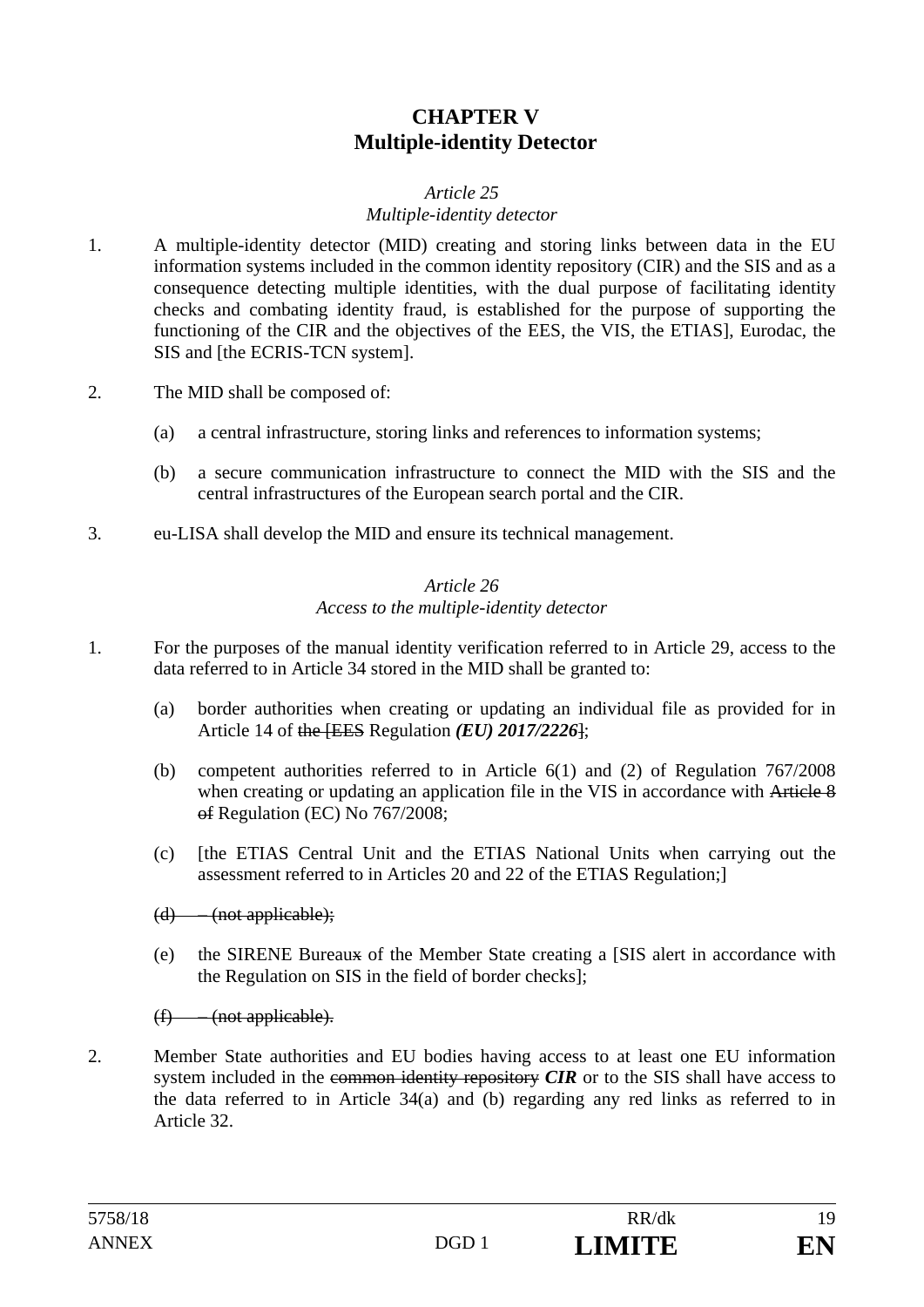#### *Article 27 Multiple-identity detection*

- 1. A multiple-identity detection in the common identity repository *CIR* and the SIS shall be launched where:
	- (a) an individual file is created or updated in [the EES in accordance with Article 14 of the EES Regulation *(EU) 2017/2226*];
	- (b) an application file is created or updated in the VIS in accordance with Article 8 of Regulation (EC) No 767/2008;
	- (c) [an application file is created or updated in the ETIAS in accordance with Article 17 of the ETIAS Regulation;]
	- (d) (not applicable);
	- (e) [an alert on a person is created or updated in the SIS in accordance with Chapter V of the Regulation on SIS in the field of border checks];

(f) – (not applicable).

- 2. Where the data contained within an information system as referred to in paragraph 1 contains biometric data, the common identity repository (CIR) and the Central-SIS shall use the shared biometric matching service (shared BMS) in order to perform the multipleidentity detection. The shared BMS shall compare the biometric templates obtained from any new biometric data to the biometric templates already contained in the shared BMS in order to verify whether or not data belonging to the same third-country national is already stored in the CIR or in the Central SIS.
- 3. In addition to the process referred to in paragraph 2, the CIR and the Central-SIS shall use the European search portal to search the data stored in the CIR and the Central-SIS *and the CIR respectively* using the following data:
	- (a) surname (family name); first name(s) (given name(s)); date of birth, sex and nationality(ies) as referred to in Article 16(1)(a) of the [EES Regulation *(EU) 2017/2226*];
	- (b) surname (family name); first name(s) (given name(s)); date of birth, sex and nationality(ies) as referred to in Article 9(4)(a) of Regulation (EC) No 767/2008;
	- (c) [surname (family name); first name(s) (given name(s)); surname at birth; date of birth, place of birth, sex and nationality(ies) as referred to in Article 15(2) of the ETIAS Regulation;]
	- (d) (not applicable);
	- (e) [surname(s); forename(s); name(s) at birth, previously used names and aliases; date of birth, place of birth, nationality(ies) and sex as referred to in Article 20(2) of the Regulation on SIS in the field of border checks; ]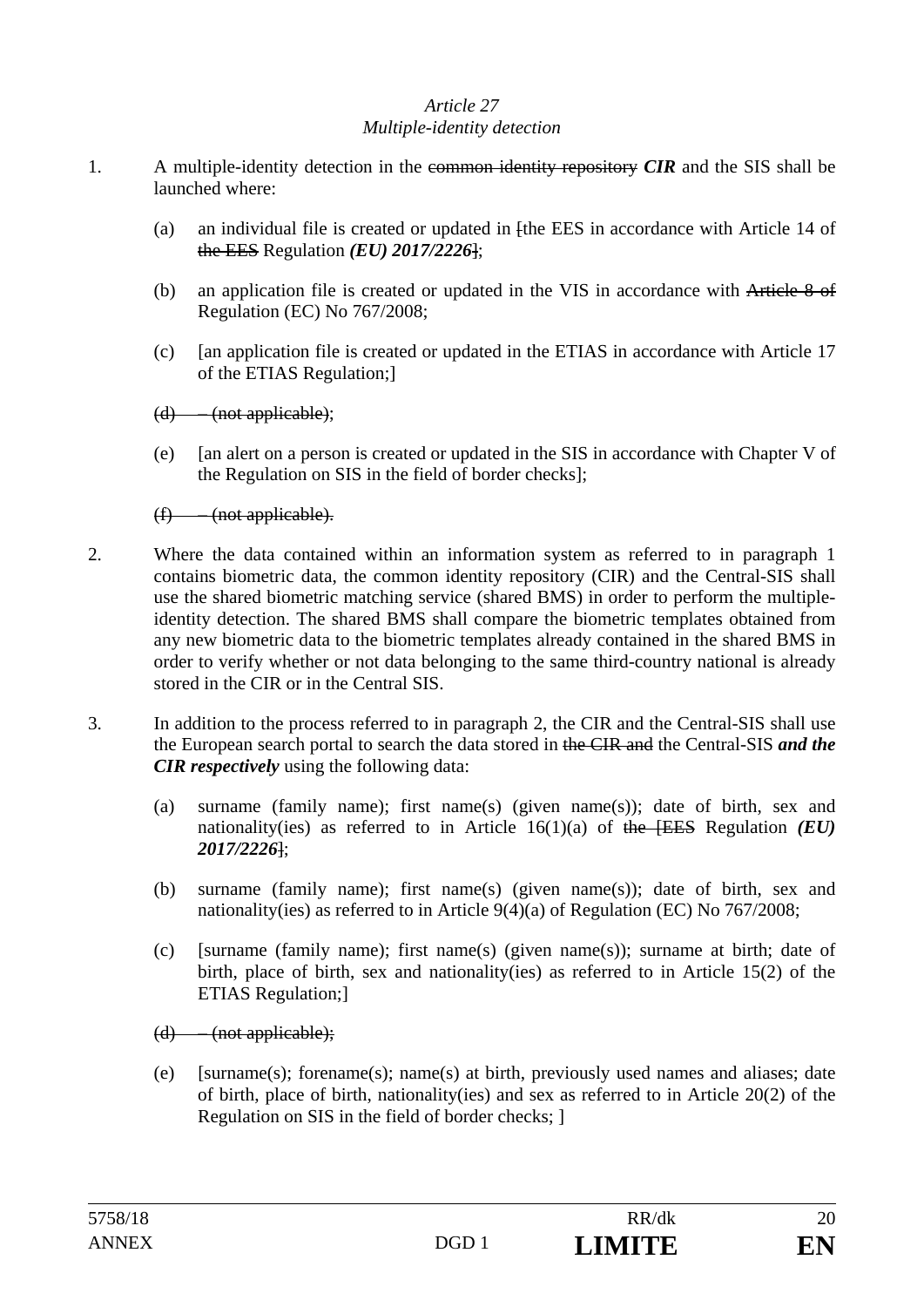(f) – (not applicable);

 $(g)$  (not applicable);

 $(h)$  – (not applicable).

4. The multiple-identity detection shall only be launched in order to compare data available in one information system with data available in other information systems.

## *Article 28 Results of the multiple-identity detection*

- 1. Where the queries referred to in Article 27(2) and (3) do not report any hit<sup>8</sup>, the procedures referred to in Article 27(1) shall continue in accordance with the respective Regulations governing them.
- 2. Where the query laid down in Article 27(2) and (3) reports one or several hit(s), the common identity repository and, where relevant, the SIS shall create a link between the data used to launch the query and the data triggering the hit.

Where several hits are reported, a link shall be created between all data triggering the hit. Where data was already linked, the existing link shall be extended to the data used to launch the query.

- 3. Where the query referred to in Article 27(2) or (3) reports one or several hit(s) and the identity data of the linked files is identical or similar, a white link shall be created in accordance with Article 33.
- 4. Where the query referred to in Article 27(2) or (3) reports one or several hit(s) and the identity data of the linked files cannot be considered as similar, a yellow link shall be created in accordance with Article 30 and the procedure referred to in Article 29 shall apply.
- 5. The Commission shall lay down the procedures to determine the cases where identity data can be considered as identical or similar in implementing acts. Those implementing acts shall be adopted in accordance with the examination procedure referred to in Article 64(2).
- 6. The links shall be stored in the identity confirmation file referred to in Article 34.
- *7.* The Commission shall lay down the technical rules for linking data *creating links between data* from different information systems by implementing acts. Those implementing acts shall be adopted in accordance with the examination procedure referred to in Article 64(2).

 $\bf{8}$ **<sup>8</sup>** *NB: The use of "hit" and "match" in this and subsequent Articles is to be aligned with the definition of these terms in Article 4.*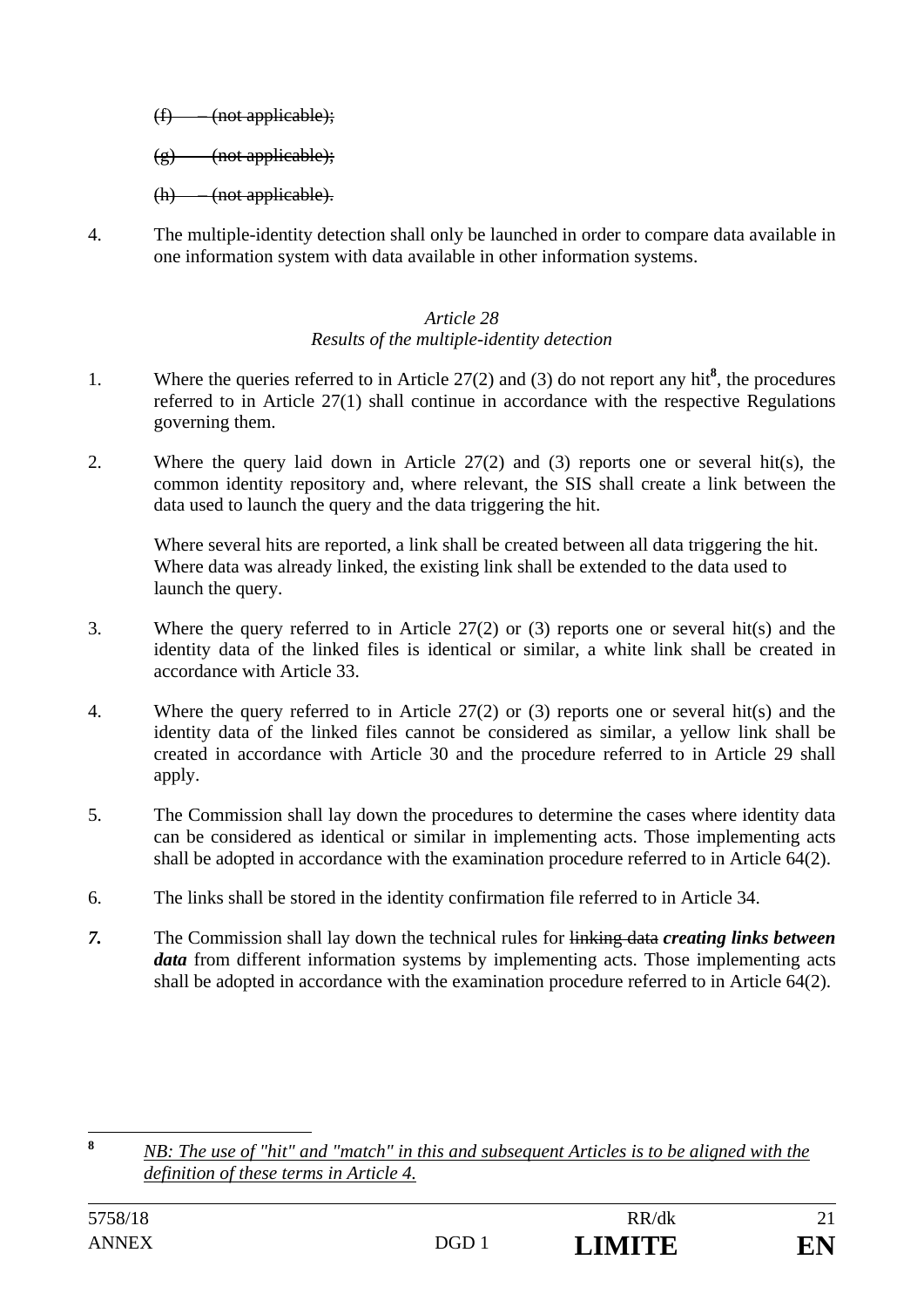### *Article 29 Manual verification of different identities*

- 1. Without prejudice to paragraph 2, the authority responsible for verification of different identities shall be:
	- (a) the border authority for hits that occurred when creating or updating an individual *file* in [the EES in accordance with Article 14 of the EES Regulation *(EU) 2017/2226*];
	- (b) the competent authorities referred to in Article  $6(1)$  and  $(2)$  of Regulation 767/2008 for hits that occurred when creating or updating an application file in the VIS in accordance with Article 8 of Regulation (EC) No 767/2008;
	- (c) [the ETIAS Central Unit and the ETIAS National Units for hits that occurred in accordance with Articles 18, 20 and 22 of the ETIAS Regulation;]
	- $(d)$  (not applicable);
	- (e) the SIRENE Bureaux of the Member State for hits that occurred when creating a SIS alert in accordance with the [Regulations on SIS in the field of border checks];

(f) – (not applicable).

The multiple-identity detector shall indicate the authority responsible for the verification of different identities in the identity verification *confirmation* file.

- 2. The authority responsible for the verification of different identities in the identity confirmation file shall be the SIRENE Bureau of the Member State that created the alert where a link is created to data contained:
	- (a) in an alert in respect of persons wanted for arrest or for surrender or extradition purposes as referred to in Article 26 of [the Regulation on SIS in the field of law enforcement];
	- (b) in an alert on missing or vulnerable persons as referred to in Article 32 of [the Regulation on SIS in the field of law enforcement];
	- (c) in an alert on persons sought to assist with a judicial procedure as referred to in Article 34 of [the Regulation on SIS in the field of law enforcement];
	- (d) [in an alert on return in accordance with the Regulation on SIS in the field of illegal return];
	- (e) in an alert on persons for discreet checks, inquiry checks or specific checks as referred to in Article 36 of [the Regulation on SIS in the field of law enforcement];
	- (f) in an alert on unknown wanted persons for identification according to national law and search with biometric data as referred to in Article 40 of [the Regulation on SIS in the field of law enforcement].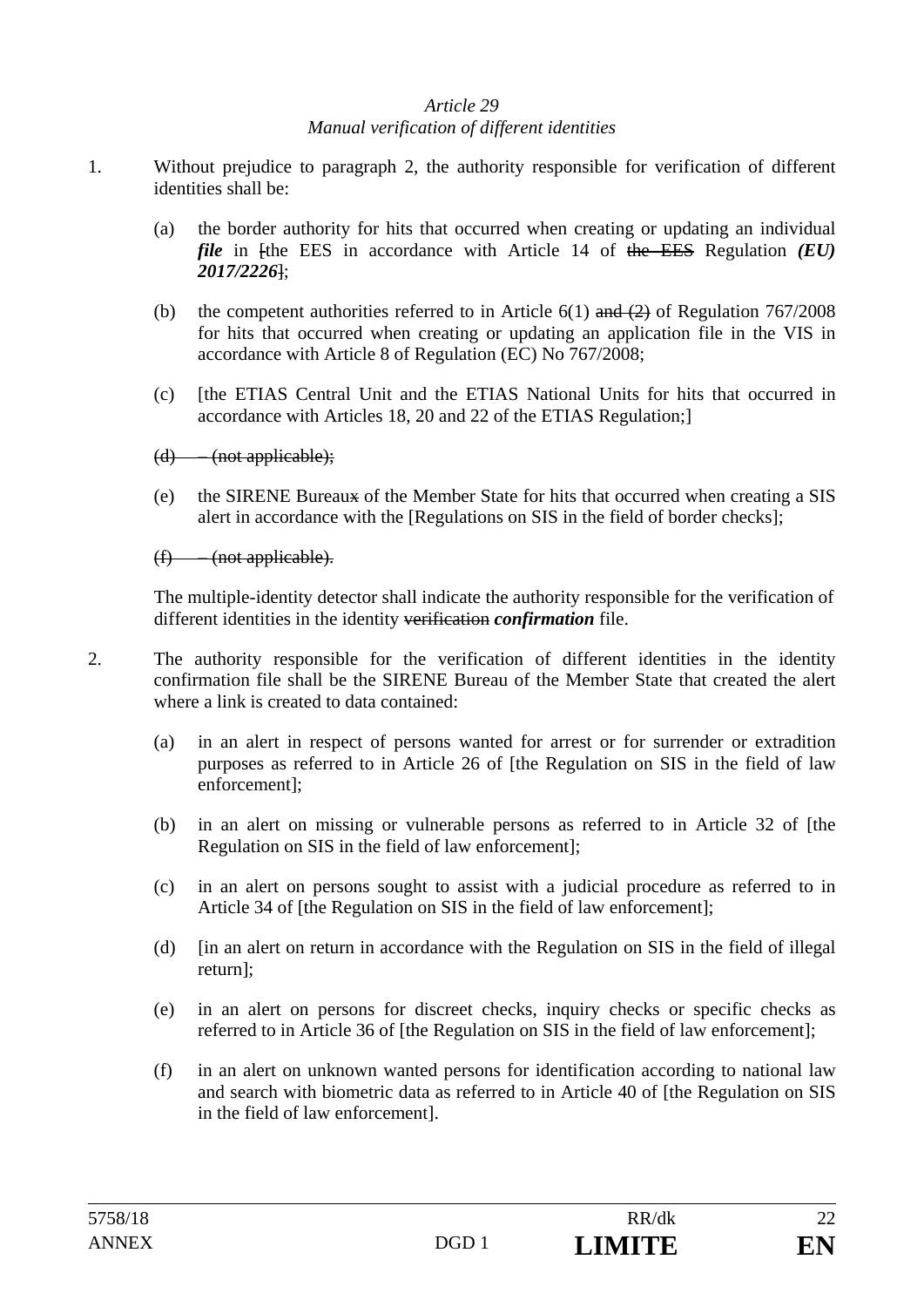- 3. Without prejudice to paragraph 4, the authority responsible for verification of different identities shall have access to the related data contained in the relevant identity confirmation file and to the identity data linked in the common identity repository and, where relevant, in the SIS, and shall assess the different identities and shall update the link in accordance with Articles 31, 32 and 33 and add it to the identity confirmation file without delay.
- 4. Where the authority responsible for the verification of different identities in the identity confirmation file is the border authority creating or updating an individual file in the EES in accordance with Article 14 of the EES Regulation *(EU) 2017/2226*, and where a yellow link is obtained, the border authority shall carry out additional verifications as part of a second-line check. During this second-line check, the border authorities shall have access to the related data contained in the relevant identity confirmation file and shall assess the different identities and shall update the link in accordance with Articles 31 to 33 and add it to the identity confirmation file without delay.
- 5. Where more than one link is obtained, the authority responsible for the verification of different identities shall assess each link separately.
- 6. Where data reporting a hit was already linked, the authority responsible for the verification of different identities shall take into account the existing links when assessing the creation of new links.

# *Yellow link*

- 1. A link between data from two or more information systems shall be classified as yellow in any of the following cases:
	- (a) the linked data shares the same biometric but different identity data and no manual verification of different identity has taken place;
	- (b) the linked data has different identity data and no manual verification of different identity has taken place.
- 2. Where a link is classified as yellow in accordance with paragraph 1, the procedure laid down in Article 29 applies.

# *Article 31*

# *Green link*

1. A link between data from two or more information systems shall be classified as green where the linked data do not share the same biometric but have similar identity data and the authority responsible for the verification of different identities concluded it refers to two different persons.